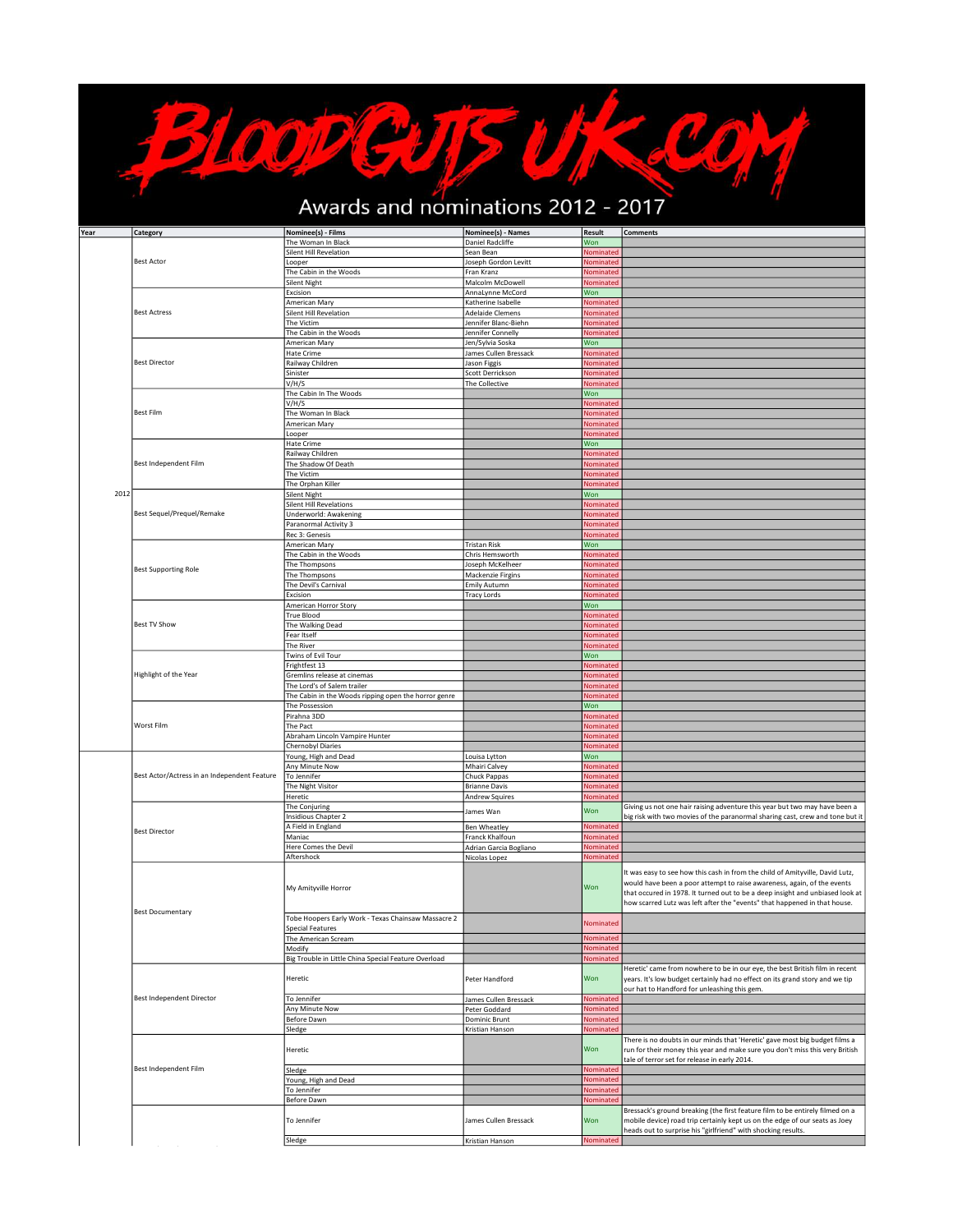|      | Best Independent Screenplay    | The Night Visitor                                                        | Kevin Marcus                  | Nominated              |                                                                                                                                                                                                                                                                                                                                                                                                                                                                                                                                                                                                                                                                                |
|------|--------------------------------|--------------------------------------------------------------------------|-------------------------------|------------------------|--------------------------------------------------------------------------------------------------------------------------------------------------------------------------------------------------------------------------------------------------------------------------------------------------------------------------------------------------------------------------------------------------------------------------------------------------------------------------------------------------------------------------------------------------------------------------------------------------------------------------------------------------------------------------------|
|      |                                | The Night Visitor                                                        | <b>Bradley Marcus</b>         | Nominated              |                                                                                                                                                                                                                                                                                                                                                                                                                                                                                                                                                                                                                                                                                |
|      |                                | Any Minute Now                                                           | Darren Barber                 | Nominated              |                                                                                                                                                                                                                                                                                                                                                                                                                                                                                                                                                                                                                                                                                |
|      |                                | Any Minute Now                                                           | Peter Goddard                 | Nominated              |                                                                                                                                                                                                                                                                                                                                                                                                                                                                                                                                                                                                                                                                                |
|      |                                | Heretic                                                                  | Peter Handford                | Nominated              |                                                                                                                                                                                                                                                                                                                                                                                                                                                                                                                                                                                                                                                                                |
|      |                                | The Conjuring                                                            | Vera Farmiga                  | Won                    | In a year where the leading ladies of horror have taken over all elements of<br>film making this is difficult to choose one winner but it was Farmiga's brilliant<br>portrayal of Lorraine Warren that has taken our Queen of horror award for<br>his year. May we also add that she is the shining star in the poorly received                                                                                                                                                                                                                                                                                                                                                |
|      | <b>Best Lead Female</b>        |                                                                          |                               |                        | 'Bates Motel' stealing the show as Mother Bates.                                                                                                                                                                                                                                                                                                                                                                                                                                                                                                                                                                                                                               |
|      |                                | The Conjuring                                                            | Lili Taylor<br>Mia Wasikowska | Nominated<br>Nominated |                                                                                                                                                                                                                                                                                                                                                                                                                                                                                                                                                                                                                                                                                |
|      |                                | Stoker<br>Evil Dead                                                      | Jane Levy                     | Nominated              |                                                                                                                                                                                                                                                                                                                                                                                                                                                                                                                                                                                                                                                                                |
|      |                                | Here Comes the Devil                                                     | Laura Caro                    | Nominated              |                                                                                                                                                                                                                                                                                                                                                                                                                                                                                                                                                                                                                                                                                |
|      |                                |                                                                          |                               |                        |                                                                                                                                                                                                                                                                                                                                                                                                                                                                                                                                                                                                                                                                                |
|      |                                | A Field in England                                                       | Reece Shearsmith              | Won                    | Ben wheatley's quite bizarre historical tale would not have been if it wasn't<br>for its eclectic talent including a surprisingly straight role from comedian<br>Reece Sheersmith.                                                                                                                                                                                                                                                                                                                                                                                                                                                                                             |
|      | <b>Best Lead Male</b>          | The Conjuring                                                            | Patrick Wilson                | Nominated              |                                                                                                                                                                                                                                                                                                                                                                                                                                                                                                                                                                                                                                                                                |
|      |                                | Dementamania                                                             | Sam Robertson                 | Nominated              |                                                                                                                                                                                                                                                                                                                                                                                                                                                                                                                                                                                                                                                                                |
|      |                                | Maniac                                                                   | Elijah Wood                   | Nominated              |                                                                                                                                                                                                                                                                                                                                                                                                                                                                                                                                                                                                                                                                                |
|      |                                | The Conspiracy                                                           | Aaron Poole                   | Nominated              |                                                                                                                                                                                                                                                                                                                                                                                                                                                                                                                                                                                                                                                                                |
|      | <b>Best Original Film</b>      | The Conjuring                                                            |                               | Won                    | 2013 has seen too many great films to narrow down into one catergory and<br>honourable mentions also go out to 'Tower Block', 'Antiviral', 'Would You<br>Rather' and 'Sharknado' but it was James Wan's based on true events chiller<br>that raised the most fear this year. A strong cast, story and enough scares to<br>leave you sleepless for a few nights this was most certainly the scariest of<br>the year.                                                                                                                                                                                                                                                            |
|      |                                | A Field in England                                                       |                               | Nominated              |                                                                                                                                                                                                                                                                                                                                                                                                                                                                                                                                                                                                                                                                                |
|      |                                | The Lords of Salem                                                       |                               | Nominated              |                                                                                                                                                                                                                                                                                                                                                                                                                                                                                                                                                                                                                                                                                |
| 2013 |                                | Stoker                                                                   |                               | Nominated              |                                                                                                                                                                                                                                                                                                                                                                                                                                                                                                                                                                                                                                                                                |
|      |                                | Here Comes the Devil                                                     |                               | Nominated              |                                                                                                                                                                                                                                                                                                                                                                                                                                                                                                                                                                                                                                                                                |
|      |                                | A Field in England                                                       | <b>Ben Wheatley</b>           | Won                    | Ben Wheatley managed to baffle us all into having to watch this film again                                                                                                                                                                                                                                                                                                                                                                                                                                                                                                                                                                                                     |
|      |                                |                                                                          | Amy Jump                      |                        | and again until it finally sunk in that it really doesn't make sense. The                                                                                                                                                                                                                                                                                                                                                                                                                                                                                                                                                                                                      |
|      |                                | Aftershock                                                               | Guillermo Amoedo              | Nominatec              |                                                                                                                                                                                                                                                                                                                                                                                                                                                                                                                                                                                                                                                                                |
|      | <b>Best Screenplay</b>         |                                                                          | Nicolas Lopez                 |                        |                                                                                                                                                                                                                                                                                                                                                                                                                                                                                                                                                                                                                                                                                |
|      |                                | Escape from Tomorrow                                                     | Randy Moore                   | Nominated              |                                                                                                                                                                                                                                                                                                                                                                                                                                                                                                                                                                                                                                                                                |
|      |                                | Insidious Chapter 2                                                      | James Wan                     | Nominated              |                                                                                                                                                                                                                                                                                                                                                                                                                                                                                                                                                                                                                                                                                |
|      |                                |                                                                          | Leigh Whannell                |                        |                                                                                                                                                                                                                                                                                                                                                                                                                                                                                                                                                                                                                                                                                |
|      |                                | Mama                                                                     | Barbara Muschietti            | Nominated              |                                                                                                                                                                                                                                                                                                                                                                                                                                                                                                                                                                                                                                                                                |
|      | Best Sequel/Prequel/Remake     | Maniac                                                                   |                               | Won                    | Maniac - This shares nothing more than a feint plot and title with its<br>predocessor but Franck Khalfoun and Alexandre Aja's reimagining was<br>certainly the film we all wanted. From score to stars and the inventive use of<br>first person angling not only for a scene but for the entire film make 'Maniac'<br>the perfect reason to have faith in remakes.                                                                                                                                                                                                                                                                                                             |
|      |                                | Evil Dead                                                                |                               | Nominated              |                                                                                                                                                                                                                                                                                                                                                                                                                                                                                                                                                                                                                                                                                |
|      |                                | Insidious Chapter 2                                                      |                               | Nominated              |                                                                                                                                                                                                                                                                                                                                                                                                                                                                                                                                                                                                                                                                                |
|      |                                | The Collection                                                           |                               | Nominated              |                                                                                                                                                                                                                                                                                                                                                                                                                                                                                                                                                                                                                                                                                |
|      |                                | Curse of Chucky<br>Maniac                                                | Rob                           | Nominated<br>Won       | The eclectic 80's electro backdrop is the real star in what was surely the<br>surprise hit of the year. Original in every aspect a remake could be Elijah<br>Wood has never been cooler against the beats and neon lights.                                                                                                                                                                                                                                                                                                                                                                                                                                                     |
|      | <b>Best Soundtrack</b>         | Insidious Chapter 2                                                      | Joseph Bishara                | Nominated              |                                                                                                                                                                                                                                                                                                                                                                                                                                                                                                                                                                                                                                                                                |
|      |                                |                                                                          |                               |                        |                                                                                                                                                                                                                                                                                                                                                                                                                                                                                                                                                                                                                                                                                |
|      |                                | A Field in England                                                       | Jim Williams                  | Nominated              |                                                                                                                                                                                                                                                                                                                                                                                                                                                                                                                                                                                                                                                                                |
|      |                                | The Lords of Salem                                                       | John 5                        | Nominated              |                                                                                                                                                                                                                                                                                                                                                                                                                                                                                                                                                                                                                                                                                |
|      |                                | Kiss of the Damned                                                       | Steven Hufsteter              | Nominated              |                                                                                                                                                                                                                                                                                                                                                                                                                                                                                                                                                                                                                                                                                |
|      |                                | Kiss of the Damned                                                       | Roxane Mesquida               | Won                    | Yet another very close catergory where the women of horror showed their<br>dominance. The 'Rubber' star really shined as rebellious vampire Mimi in the<br>sexually dominated 'Kiss of the Damned'                                                                                                                                                                                                                                                                                                                                                                                                                                                                             |
|      | <b>Best Supporting Actress</b> | Insidious Chapter 2                                                      | Lin Shaye                     | Nominated              |                                                                                                                                                                                                                                                                                                                                                                                                                                                                                                                                                                                                                                                                                |
|      |                                | The Lords of Salem                                                       | Dee Wallace                   | Nominated              |                                                                                                                                                                                                                                                                                                                                                                                                                                                                                                                                                                                                                                                                                |
|      |                                | The Lords of Salem                                                       | Meg Foster                    | Nominated              |                                                                                                                                                                                                                                                                                                                                                                                                                                                                                                                                                                                                                                                                                |
|      |                                | Dementamania                                                             | Holly Weston                  | Nominated              | Another star turn from Ben Wheatley's favourite casting, his dominmeering                                                                                                                                                                                                                                                                                                                                                                                                                                                                                                                                                                                                      |
|      |                                | A Field in England                                                       | Michael Smiley                | Won                    | and ruthless O'neill against Shearsmith's lead was nothing short of<br>mesmerising.                                                                                                                                                                                                                                                                                                                                                                                                                                                                                                                                                                                            |
|      | <b>Best Supporting Actor</b>   | Aftershock                                                               | Eli Roth                      | Nominated              |                                                                                                                                                                                                                                                                                                                                                                                                                                                                                                                                                                                                                                                                                |
|      |                                | Dark Skies                                                               | J.K. Simmons                  | Nominated              |                                                                                                                                                                                                                                                                                                                                                                                                                                                                                                                                                                                                                                                                                |
|      |                                | Insidious Chapter 2                                                      | Leigh Whannell                | Nominated              |                                                                                                                                                                                                                                                                                                                                                                                                                                                                                                                                                                                                                                                                                |
|      |                                | Insidious Chanter 2                                                      | <b>Angus Samnson</b>          | Nominated              |                                                                                                                                                                                                                                                                                                                                                                                                                                                                                                                                                                                                                                                                                |
|      | Best TV Show                   | American Horror Story<br>The Walking Dead                                |                               | Won<br>Nominated       | 2013 had a lot to get excited about. TV series were commissioned for<br>'Hannibal' and a prequel to 'Psycho' came in the name of 'Bates Motel' but<br>despite some star performances (Vera Farmiga as Norma Bates and Mads<br>Mikkelsen almost matchin Anthony Hopkins' Lecter) they ended in<br>dissappointment. Then it was left for the big guns and established series to<br>take centre stage. With that we can finally say that 'The Walking Dead' finally<br>got where we wanted it with the "faster' paced zombie shenanigans we had<br>in season one but it was the ever brilliant, albeit a dull introduction,<br>'American Horror Story' that stole the show again. |
|      | <b>Best Visual Effects</b>     | Frankenstein's Army                                                      |                               | Won                    | There is no denying that the creature design in 'Frankenstein's Army' was<br>one of the highlights of 2013. The macabre and messed up hybrid of people<br>and machine has yet to be matched and despite its found footage formula<br>made for a very memorable film.                                                                                                                                                                                                                                                                                                                                                                                                           |
|      |                                | Evil Dead                                                                |                               | Nominated              |                                                                                                                                                                                                                                                                                                                                                                                                                                                                                                                                                                                                                                                                                |
|      |                                | Dementamania                                                             |                               | Nominated              |                                                                                                                                                                                                                                                                                                                                                                                                                                                                                                                                                                                                                                                                                |
|      |                                | Pacific Rim                                                              |                               | Nominated              |                                                                                                                                                                                                                                                                                                                                                                                                                                                                                                                                                                                                                                                                                |
|      |                                | Hatchet 3                                                                |                               | Nominated              |                                                                                                                                                                                                                                                                                                                                                                                                                                                                                                                                                                                                                                                                                |
|      | Worst Film                     | The Last Exorcism Part 2<br>Haunting in Connecticut 2: Ghosts of Georgia |                               | Won<br>Nominated       | It may have ditched the found footage but nothing about 'The Last Exorcism<br>Part 2' has a redeeming feature, even its title. The great lead of Father<br>Cotton from part one was missing to give way for more possessed mumbo<br>jumbo for poor Nell. Showing at one point that the first film was uploaded<br>onto YouTube only screams for a desperate attempt to gain more money<br>from a film which wasn't great but an enjoyable watch at least.                                                                                                                                                                                                                      |
|      |                                | The Bay                                                                  |                               | Nominated              |                                                                                                                                                                                                                                                                                                                                                                                                                                                                                                                                                                                                                                                                                |
|      |                                | The Dyatlov Pass Incident                                                |                               | Nominated              |                                                                                                                                                                                                                                                                                                                                                                                                                                                                                                                                                                                                                                                                                |
|      |                                | R.I.P.D.                                                                 |                               | Nominated              |                                                                                                                                                                                                                                                                                                                                                                                                                                                                                                                                                                                                                                                                                |
|      |                                | The Guest                                                                | Dan Stevens                   | Won                    | Not only did Stevens lead this years best film but in addition did so with<br>effortless charm. On the run, his peaceful retreat for a doting family soon<br>turns into chaos and while he turns the notch to full on psycho still oozes<br>charisma, even when blowing up truck stops with hand grenades and a                                                                                                                                                                                                                                                                                                                                                                |
|      |                                |                                                                          |                               |                        |                                                                                                                                                                                                                                                                                                                                                                                                                                                                                                                                                                                                                                                                                |
|      | <b>Best Actor</b>              |                                                                          |                               |                        | grimmace.                                                                                                                                                                                                                                                                                                                                                                                                                                                                                                                                                                                                                                                                      |
|      |                                | Late Phases                                                              | Nick Damici                   | Nominated              |                                                                                                                                                                                                                                                                                                                                                                                                                                                                                                                                                                                                                                                                                |
|      |                                | Faults                                                                   | Leland Orser                  | Nominated              |                                                                                                                                                                                                                                                                                                                                                                                                                                                                                                                                                                                                                                                                                |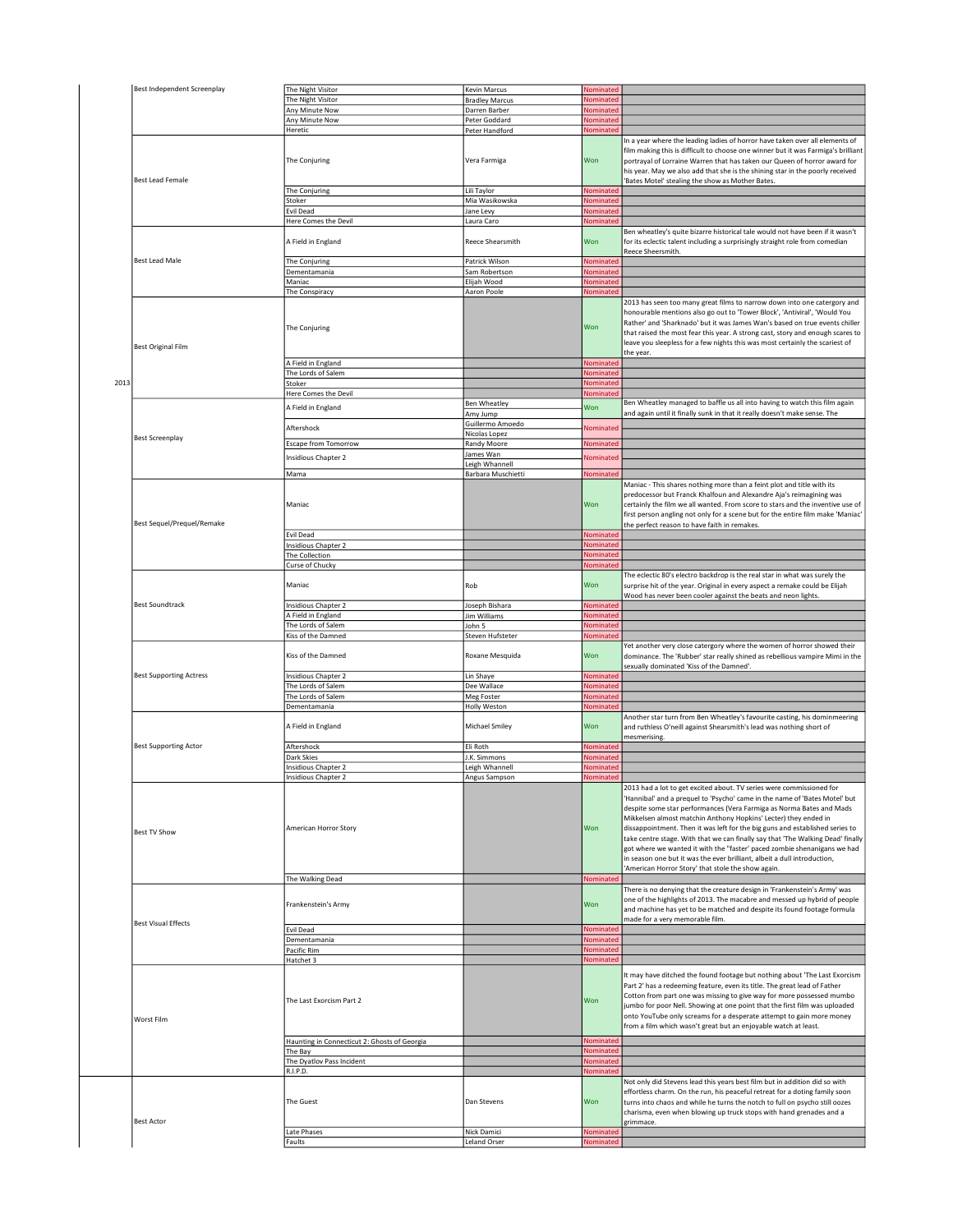|                 |                                           | The Signal                               | Laurence Fishburne                  | Nominated              |                                                                                   |
|-----------------|-------------------------------------------|------------------------------------------|-------------------------------------|------------------------|-----------------------------------------------------------------------------------|
|                 |                                           | Digging Up The Marrow                    | Adam Green                          | Nominated              |                                                                                   |
|                 |                                           |                                          |                                     |                        |                                                                                   |
|                 |                                           |                                          |                                     |                        | One of the standout films from this years festival, Essie Davis plays a mother    |
|                 |                                           |                                          |                                     |                        | about to lose her nerve against one of the most terrifying creations EVER.        |
|                 |                                           | The Babadook                             | <b>Essie Davis</b>                  | Won                    | The Babadook was a welcome surprise that seems to have come out of                |
|                 |                                           |                                          |                                     |                        | nowhere, partly funded by Kickstarter, director Jennifer Kent perfectly cast      |
|                 | <b>Best Actress</b>                       |                                          |                                     |                        | Essie Davis who brings fear and madness throughout.                               |
|                 |                                           |                                          |                                     |                        |                                                                                   |
|                 |                                           | The Harvest                              | Samantha Morton                     | Nominated              |                                                                                   |
|                 |                                           | Faults                                   | Mary Elizabeth Winstead             | Nominated              |                                                                                   |
|                 |                                           | Starry Eyes                              | Alex Essoe                          | Nominated              |                                                                                   |
|                 |                                           |                                          |                                     |                        |                                                                                   |
|                 |                                           | The Green Inferno                        | Lorenza Izzo                        | Nominated              |                                                                                   |
|                 |                                           |                                          |                                     |                        | Arriving in London to host the premiere of his first non-Hatchet related          |
|                 |                                           |                                          |                                     |                        | release, Adam Green's 'Digging Up the Marrow' blends fiction with art to          |
|                 |                                           | Digging Up The Marrow                    | Adam Green                          | Won                    | create one of this years highlights. Green has often touted how FrightFest is     |
|                 |                                           |                                          |                                     |                        | the home of 'Hatchet' well now he can boast that it is now the home to            |
|                 |                                           |                                          |                                     |                        | another monster in 'Digging Up the Marrow'.                                       |
|                 | <b>Best Director</b>                      |                                          |                                     |                        |                                                                                   |
|                 |                                           | The Babadook                             | Jennifer Kent                       | Nominated              |                                                                                   |
|                 |                                           | Starry Eyes                              | Kevin Kolsch                        | Nominated              |                                                                                   |
|                 |                                           |                                          | Dennis Widmyer                      |                        |                                                                                   |
|                 |                                           | The Guest                                | Adam Wingard                        | Nominated              |                                                                                   |
|                 |                                           | The Harvest                              | John McNaughton                     | Nominated              |                                                                                   |
|                 |                                           | Open Windows                             |                                     | Won                    |                                                                                   |
|                 |                                           | Sin City: A Dame To Kill For             |                                     | Nominated              |                                                                                   |
|                 | Best Editing/Visual Style                 |                                          |                                     |                        |                                                                                   |
|                 |                                           | Digging Up The Marrow                    |                                     | Nominated              |                                                                                   |
|                 |                                           | The Babadook                             |                                     | Nominated              |                                                                                   |
|                 |                                           | The Green Inferno                        |                                     | Nominated              |                                                                                   |
|                 |                                           | The Guest                                |                                     | Won                    |                                                                                   |
|                 |                                           | <b>Starry Eyes</b>                       |                                     | Nominated              |                                                                                   |
|                 | <b>Best Film</b>                          | Digging Up The Marrow                    |                                     | Nominated              |                                                                                   |
|                 |                                           | Late Phases                              |                                     | <b>Nominated</b>       |                                                                                   |
|                 |                                           |                                          |                                     |                        |                                                                                   |
|                 |                                           | The Canal                                |                                     | Nominated              |                                                                                   |
| FrightFest 2014 |                                           | The Babadook                             | Jennifer Kent                       | Won                    |                                                                                   |
|                 |                                           | Faults                                   | <b>Riley Stearns</b>                | Nominate               |                                                                                   |
|                 | <b>Best Screenplay</b>                    | Digging Up The Marrow                    | Adam Green                          | Nominater              |                                                                                   |
|                 |                                           | The Harvest                              | Stephen Lancellotti                 | Nominated              |                                                                                   |
|                 |                                           |                                          | Kevin Kolsch                        |                        |                                                                                   |
|                 |                                           | <b>Starry Eyes</b>                       | Dennis Widmyer                      | Nominatec              |                                                                                   |
|                 |                                           |                                          |                                     |                        |                                                                                   |
|                 |                                           |                                          |                                     |                        | There is no denying that 'The Guest' was such a success in part because of        |
|                 |                                           | The Guest                                | <b>Steve Moore</b>                  | Won                    | it's soundtrack. Perfectly capturing the 80's vibes and much in familiar to last  |
|                 |                                           |                                          |                                     |                        | years electro infused 'Maniac' soundtrack, this is a no brainer.                  |
|                 | <b>Best Soundtrack</b>                    | Sin City: A Dame To Kill For             | <b>Robert Rodriguez</b>             | Nominated              |                                                                                   |
|                 |                                           | The Signal                               | Nima Fakhrara                       | Nominated              |                                                                                   |
|                 |                                           |                                          | Jonathan Snipes                     | Nominated              |                                                                                   |
|                 |                                           | <b>Starry Eyes</b>                       |                                     |                        |                                                                                   |
|                 |                                           | The Babadook                             | Jed Kurzel                          | Nominated              |                                                                                   |
|                 |                                           |                                          |                                     |                        | Another surprise hit was 'The Harvest' and despite some heavy competition         |
|                 |                                           | The Harvest                              | Michael Shannon                     | Won                    | from the likes of Mickey Rourke and Neil Maskell, Shannon is a worthy             |
|                 |                                           |                                          |                                     |                        | winner for our Best Support role in the brilliant 'The Harvest'.                  |
|                 | <b>Best Supporting Role</b>               | Open Windows                             | Neil Maskell                        | Nominated              |                                                                                   |
|                 |                                           | Sin City: A Dame To Kill For             | Mickey Rourke                       | Nominated              |                                                                                   |
|                 |                                           | Life After Beth                          | Anna Kendrick                       | Nominated              |                                                                                   |
|                 |                                           |                                          |                                     |                        |                                                                                   |
|                 |                                           | Life After Beth                          | John C Reilly                       | Nominated              |                                                                                   |
|                 |                                           |                                          |                                     |                        | This award goes out to a film which has come close to winning every single        |
|                 |                                           |                                          |                                     |                        | award on this list and has been beaten to it by a heartbeat. However, there       |
|                 |                                           |                                          |                                     | Won                    | is no denying that Kevin Kolsch and Dennis Widmyer's movie was something          |
|                 | <b>Special Recognition Award</b>          | <b>Starry Eyes</b>                       |                                     |                        |                                                                                   |
|                 |                                           |                                          |                                     |                        |                                                                                   |
|                 |                                           |                                          |                                     |                        | of wonder that deserves a catergory prize all of its own. Truly terrific          |
|                 |                                           |                                          |                                     |                        | performances and brilliantly shot, 'Starry Eyes' was a standout film at this      |
|                 |                                           |                                          |                                     |                        | years festival                                                                    |
|                 |                                           |                                          |                                     |                        | A wealth of scares were found at this years screenings and while 'The             |
|                 |                                           | The Canal                                |                                     | Won                    | Babadook' and 'Starry Eyes' almost had us changing our pants, it was 'The         |
|                 |                                           |                                          |                                     |                        | Canal' that kept us awake                                                         |
|                 | <b>Scariest Film</b>                      | The Babadook                             |                                     | Nominatec              |                                                                                   |
|                 |                                           |                                          |                                     | Nominated              |                                                                                   |
|                 |                                           | Altergeist                               |                                     |                        |                                                                                   |
|                 |                                           | <b>Starry Eyes</b>                       |                                     | Nominate               |                                                                                   |
|                 |                                           | The Green Inferno                        |                                     | Nominater              |                                                                                   |
|                 |                                           |                                          |                                     |                        | t's unfortunate that this years worst film could have been the most stand         |
|                 |                                           |                                          |                                     |                        | out film of the weekend but with a poor mix of song with script along with        |
|                 |                                           | <b>Stage Fright</b>                      |                                     | Won                    |                                                                                   |
|                 |                                           |                                          |                                     |                        | some dismal set pieces unfortunately leave us a little more than                  |
|                 | Worst Film                                |                                          |                                     |                        | dissapointed with 'Stage Fright'.                                                 |
|                 |                                           | Lemon Tree Passage                       |                                     | Nominated              |                                                                                   |
|                 |                                           | Among The Living                         |                                     | Nominated              |                                                                                   |
|                 |                                           | Alleluia                                 |                                     | Nominated              |                                                                                   |
|                 |                                           |                                          |                                     |                        | Dan Stevens unsettling performance from boy next door to maniacal psycho          |
|                 |                                           |                                          |                                     |                        | is a perfect cast. From the the first time he knocks on the door with a           |
|                 |                                           |                                          |                                     |                        | welcoming smile, the ensueing chaos is as unpredictable as it is humourous        |
|                 |                                           | <b>The Guest</b>                         | Dan Stevens                         | Won                    |                                                                                   |
|                 |                                           |                                          |                                     |                        | to watch. A worthy note also goes to nominee Noah Wiseman, the youngest           |
|                 | <b>Best Actor</b>                         |                                          |                                     |                        | of our nominations his brilliant show in 'The Babadook' out performs many         |
|                 |                                           |                                          |                                     |                        | of his senior peers.                                                              |
|                 |                                           | The Purge: Anarchy                       | Frank Grillo                        | Nominated              |                                                                                   |
|                 |                                           | See No Evil 2                            | Kaj-Erik Erikson                    | Nominated              |                                                                                   |
|                 |                                           | Only Lovers Left Alive                   | Tom Hiddleston                      | Nominated              |                                                                                   |
|                 |                                           | The Babadook                             | Noah Wiseman                        | Nominated              |                                                                                   |
|                 |                                           |                                          |                                     |                        |                                                                                   |
|                 |                                           |                                          |                                     |                        | Chimeres' has two shining stars in Yannick and Jasna and the recipient of this    |
|                 |                                           |                                          |                                     |                        | award is marginal only to excel on this film as much a story about Livia as it is |
|                 |                                           | Chimeres                                 | Jasna Kohoutova                     | Won                    | about Alex. The emotional love story between human and vampire is bond            |
|                 |                                           |                                          |                                     |                        | that extends further than death as the journey doesn't end when death             |
|                 | Best Actor/Actress in an Independent Film |                                          |                                     |                        | intervenes.                                                                       |
|                 |                                           | The Ecstasy of Isabelle Mann             | Ellen Mullen                        | Nominated              |                                                                                   |
|                 |                                           |                                          |                                     |                        |                                                                                   |
|                 |                                           | Truth or Dare (2014)                     | <b>Heather Dorff</b>                | Nominated              |                                                                                   |
|                 |                                           | <b>Escape From Tomorrow</b>              | Roy Abramsohn                       | <b>Nominated</b>       |                                                                                   |
|                 |                                           | Chimeres                                 | Yannick Rosset                      | Nominated              |                                                                                   |
|                 |                                           |                                          |                                     |                        | The Babadook' has been the most talked about film of the year, some agree         |
|                 |                                           |                                          |                                     |                        | with that it is the scariest film of the year and others found it a little behind |
|                 |                                           |                                          |                                     |                        | the hype however wone thing everyone can agree with is Essie Davis'               |
|                 |                                           |                                          |                                     |                        | performance. Driven insane by her situation as a single mother to a, quite        |
|                 |                                           | The Babadook                             | <b>Essie Davis</b>                  | Won                    | honestly, distressing young son. The pain she is going through can be felt        |
|                 |                                           |                                          |                                     |                        |                                                                                   |
|                 | <b>Best Actress</b>                       |                                          |                                     |                        | through the screen and from moments of outburst to loving grasp, her              |
|                 |                                           |                                          |                                     |                        | character is so believable that she so strongly deserves recognition in more      |
|                 |                                           |                                          |                                     |                        | awards for the year.                                                              |
|                 |                                           | <b>Starry Eyes</b>                       | Alex Essoe                          | Nominated              |                                                                                   |
|                 |                                           | Honeymoon                                | Rose Leslie                         | Nominated              |                                                                                   |
|                 |                                           | Under The Skin<br>Only Lovers Left Alive | Scarlett Johansson<br>Tilda Swinton | Nominated<br>Nominated |                                                                                   |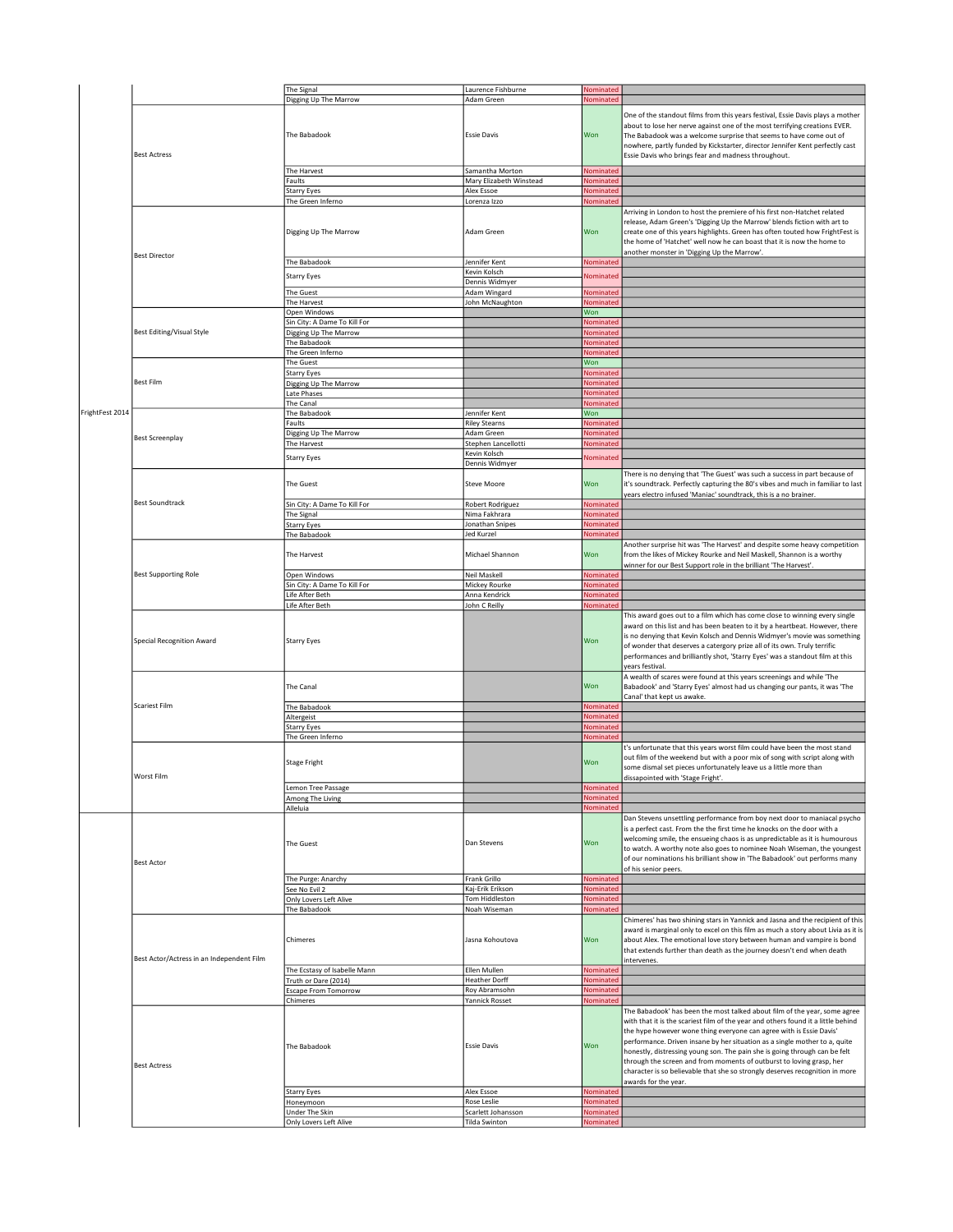|      |                                  | The Babadook                                                              | Jennifer Kent   | Won                    | Striking a chord as the horror film of the year amongst many, 'The<br>Babadook' seemed to come from nowhere and along with it, first time full<br>length director Jennifer Kent. A film of two halves, Kent manages to reign in<br>the big reveal with enough tension and character development that will                                                                                                                                                                                                                                                                                                                    |
|------|----------------------------------|---------------------------------------------------------------------------|-----------------|------------------------|------------------------------------------------------------------------------------------------------------------------------------------------------------------------------------------------------------------------------------------------------------------------------------------------------------------------------------------------------------------------------------------------------------------------------------------------------------------------------------------------------------------------------------------------------------------------------------------------------------------------------|
|      | <b>Best Director</b>             |                                                                           |                 |                        | make you question where she has been hiding. Well, apart from an acting                                                                                                                                                                                                                                                                                                                                                                                                                                                                                                                                                      |
|      |                                  |                                                                           | Kevin Kolsch    |                        | stint in 'Babe: Pig in the City' at least.                                                                                                                                                                                                                                                                                                                                                                                                                                                                                                                                                                                   |
|      |                                  | <b>Starry Eyes</b>                                                        | Dennis Widmyer  | Nominated              |                                                                                                                                                                                                                                                                                                                                                                                                                                                                                                                                                                                                                              |
|      |                                  | Chimeres                                                                  | Olivier Beguin  | Nominated              |                                                                                                                                                                                                                                                                                                                                                                                                                                                                                                                                                                                                                              |
|      |                                  | Under the Skin                                                            | Jonathan Glazer | Nominated              |                                                                                                                                                                                                                                                                                                                                                                                                                                                                                                                                                                                                                              |
|      |                                  | The Guest                                                                 | Adam Wingard    | Nominated              |                                                                                                                                                                                                                                                                                                                                                                                                                                                                                                                                                                                                                              |
|      | <b>Best Editing/Visual Style</b> | Oculus                                                                    |                 | Won                    | Past and present miracoulously intertwine to create one of the best looking<br>films of the year. Without a fine eye for detail 'Oculus' had depth that leave<br>this as one of 2014's highlights with terrific performances not only by Karen<br>Gillian and Brenton Thwaites but also from their younger counterparts. Let's<br>just not mention the apple and our teeth our safe for now.                                                                                                                                                                                                                                 |
|      |                                  | The Babadook                                                              |                 | Nominated              |                                                                                                                                                                                                                                                                                                                                                                                                                                                                                                                                                                                                                              |
|      |                                  | <b>Starry Eyes</b>                                                        |                 | Nominated              |                                                                                                                                                                                                                                                                                                                                                                                                                                                                                                                                                                                                                              |
|      |                                  | Under the Skin<br>The Guest                                               |                 | Nominated<br>Nominated |                                                                                                                                                                                                                                                                                                                                                                                                                                                                                                                                                                                                                              |
|      |                                  | Under The Skin                                                            |                 | Won                    | Jonathan Glazers adaptation of Michael Faser's novel is nothing short of<br>beautiful. Blending hidden camera tactics with high gloss special effects<br>helps develop Scarlett Johansson's mating alien into human life with<br>disastrous effects. From visual flair to an epic soundtrack it is difficult to fault                                                                                                                                                                                                                                                                                                        |
|      | <b>Best Film</b>                 |                                                                           |                 |                        | 'Under the Skin' as the unquestionable film of the year.                                                                                                                                                                                                                                                                                                                                                                                                                                                                                                                                                                     |
|      |                                  | Starry Eyes<br>The Guest                                                  |                 | Nominated<br>Nominated |                                                                                                                                                                                                                                                                                                                                                                                                                                                                                                                                                                                                                              |
|      |                                  | Honeymoon                                                                 |                 | Nominated              |                                                                                                                                                                                                                                                                                                                                                                                                                                                                                                                                                                                                                              |
|      |                                  | The Babadook                                                              |                 | Nominated              |                                                                                                                                                                                                                                                                                                                                                                                                                                                                                                                                                                                                                              |
|      | Best Foreign Language Film       | R100                                                                      |                 | Won                    | Somewhat of a loose cannon, just when you think this is Japan's version of<br>'Nymphomaniac' showing the crazy life of a sadomasochist. Somewhere in<br>the midst of this a cult of latex wearing girls tailored for every sexual desire<br>are discovered to be part of a cult that can give the ultimate pleasure to<br>fucked up results. in the midst of this there is a "gobbler", a near Nazi boss<br>and a cannon of gunfire to 'Ode to Joy'. If you want world cinema, this is a<br>world of its own.                                                                                                                |
|      |                                  | <b>Big Bad Wolves</b>                                                     |                 | Nominated              |                                                                                                                                                                                                                                                                                                                                                                                                                                                                                                                                                                                                                              |
|      |                                  | Miss Violence<br>Chimeres                                                 |                 | Nominated<br>Nominated |                                                                                                                                                                                                                                                                                                                                                                                                                                                                                                                                                                                                                              |
|      |                                  | <b>Rigor Mortis</b>                                                       |                 | Nominated              |                                                                                                                                                                                                                                                                                                                                                                                                                                                                                                                                                                                                                              |
|      | Best Independent Film            | Chimeres                                                                  |                 | Won                    | 2014 has seen a steady return for vampires into the genre and after the poor<br>taste left by the likes of the sparkling stars of 'Twilight'. An all star cast in<br>'Only Lovers Left Alive' to mockumentary comedy 'What We Do In The<br>Shadows' and the indie scene has not been short either. It was however<br>Chimeres' that not only outshone every other blood thirsty movie this year<br>but managed in a self contained budget to blow most of Hollywood out of<br>the water. Its relationship between lovers to vampires is not only an<br>emotional ride but one that ends in a thriller of an action sequence. |
|      |                                  | Truth or Dare (2014)                                                      |                 | Nominated              |                                                                                                                                                                                                                                                                                                                                                                                                                                                                                                                                                                                                                              |
|      |                                  | The Ecstasy of Isabelle Mann                                              |                 | Nominated<br>Nominated |                                                                                                                                                                                                                                                                                                                                                                                                                                                                                                                                                                                                                              |
|      |                                  | <b>Escape From Tomorrow</b><br>Sodium Party                               |                 | Nominated              |                                                                                                                                                                                                                                                                                                                                                                                                                                                                                                                                                                                                                              |
| 2014 | Best Independent Screenplay      | Chimeres                                                                  |                 | Won                    | Olivier Beguin's Swiss horror is more than just a vampiric tale of bloodlust.<br>Watching the disintigration of a loving couple and the lengths they go to stay<br>together even at their rawest is sensationally engrossing. The lust helps but it<br>is a tearful end that kickstarts an action packed final act that makes<br>'Chimeres' unforgetable.                                                                                                                                                                                                                                                                    |
|      |                                  | Sodium Party                                                              |                 | Nominated              |                                                                                                                                                                                                                                                                                                                                                                                                                                                                                                                                                                                                                              |
|      |                                  | The Captive                                                               |                 | Nominated<br>Nominated |                                                                                                                                                                                                                                                                                                                                                                                                                                                                                                                                                                                                                              |
|      |                                  | <b>Escape From Tomorrow</b><br>The Ecstasy of Isabel Mann                 |                 | Nominated              |                                                                                                                                                                                                                                                                                                                                                                                                                                                                                                                                                                                                                              |
|      | Best Mutilation of Genetalia     | She                                                                       |                 | Won                    | Out of all the films in 2014, the most harrowing for men to watch was the<br>short film, 'She'. This year has been full of mutilation from revenge thriller<br>'Julia' to 'Zombeavers' and 'WolfCop' the genre has not been short of<br>squimish men grabbing their groin. 'She' was hands down the most detailed<br>in it's execution and a short running time helps boost its effect.                                                                                                                                                                                                                                      |
|      |                                  | Wolfcop                                                                   |                 | Nominated              |                                                                                                                                                                                                                                                                                                                                                                                                                                                                                                                                                                                                                              |
|      |                                  | Zombeavers                                                                |                 | Nominated              |                                                                                                                                                                                                                                                                                                                                                                                                                                                                                                                                                                                                                              |
|      |                                  | Truth or Dare<br><b>Bad Milo</b>                                          |                 | Nominated<br>Nominated | (OK, not genetalia but giving birth to the little critter is a bummer)                                                                                                                                                                                                                                                                                                                                                                                                                                                                                                                                                       |
|      | <b>Best Screenplay</b>           | <b>Starry Eyes</b>                                                        |                 | Won                    | Watching the breakdown of a Hollywood wannabe and the desperate<br>measures one will go for stardom is both distressing and gripping to watch.<br>Whether or not there is some underlying truth in the underside of the movie<br>industry is difficult to tell coming from a writer in Birmingham, UK however,<br>Essoe gives a striking performance and delivers this pitch perfect horror from<br>start to definitive end.                                                                                                                                                                                                 |
|      |                                  | Oculus                                                                    |                 | Nominated              |                                                                                                                                                                                                                                                                                                                                                                                                                                                                                                                                                                                                                              |
|      |                                  | Faults                                                                    |                 | Nominated              |                                                                                                                                                                                                                                                                                                                                                                                                                                                                                                                                                                                                                              |
|      |                                  | The Babadook                                                              |                 | Nominated<br>Nominated |                                                                                                                                                                                                                                                                                                                                                                                                                                                                                                                                                                                                                              |
|      | Best Sequel/Prequel/Remake       | Digging Up the Marrow<br>The Purge Anarchy<br>Sharknado 2: The Second One |                 | Won<br>Nominated       | The original Purge was a mixed bag. A perfectly set premise squashed by too<br>many cat-and-mouse chases in what should have been a tense home<br>invasion thriller. 'The Purge: Anarchy' seemed to take on the critics as it<br>opened up the playing field to act like a hybrid of 'The Warriors' and 'The<br>Punisher' as Frank Grillo and a band of innocents get caught in a night of<br>terror and plenty of action.                                                                                                                                                                                                   |
|      |                                  | Paranormal Activity: The Marked Ones                                      |                 | Nominated              |                                                                                                                                                                                                                                                                                                                                                                                                                                                                                                                                                                                                                              |
|      |                                  | The Raid 2                                                                |                 | Nominated              |                                                                                                                                                                                                                                                                                                                                                                                                                                                                                                                                                                                                                              |
|      | Best Short Film                  | Call Girl                                                                 |                 | Won                    | Every film in this catergory deserves the top prize however it is Jill Sixx's<br>double edged 6 minute short that steals the glory. Just when you think<br>Laurence Harvey is about to kill the next person to enter the door the tables<br>are reversed to bloody fashion by rising scream queen Tristan Risk.                                                                                                                                                                                                                                                                                                              |
|      |                                  | The Tour<br>Fear                                                          |                 | Nominated<br>Nominated |                                                                                                                                                                                                                                                                                                                                                                                                                                                                                                                                                                                                                              |
|      |                                  | She                                                                       |                 | Nominated              |                                                                                                                                                                                                                                                                                                                                                                                                                                                                                                                                                                                                                              |
|      |                                  | One Please                                                                |                 | Nominated              |                                                                                                                                                                                                                                                                                                                                                                                                                                                                                                                                                                                                                              |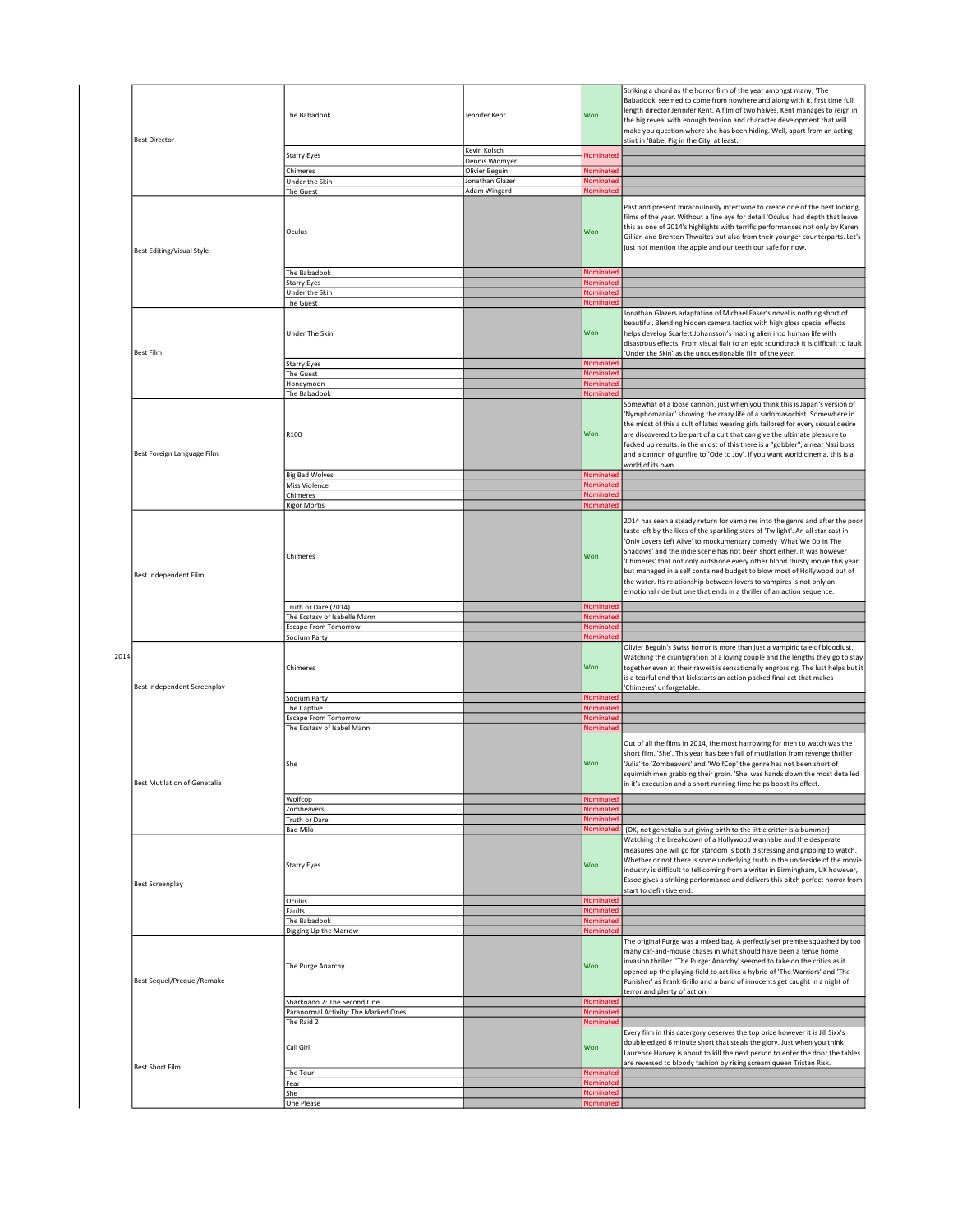| <b>Best Soundtrack</b>                        | Under the Skin                               | Mica Levi                               | Won              | A superb performance from Scarlett Johansson was surprisingly not the star<br>on top of the tree for Jonathan Glazer's epic slice of science fiction. Mica<br>Levi's score makes ever scene it's own and much like Johansson's character,<br>evolves throughout the duration of the film. The haunted opening in one to<br>cover the ears and not the eyes as the lonely drops and echoes will stay in<br>your brain for a duration after the credits have finished.                                                                                                                                                           |
|-----------------------------------------------|----------------------------------------------|-----------------------------------------|------------------|--------------------------------------------------------------------------------------------------------------------------------------------------------------------------------------------------------------------------------------------------------------------------------------------------------------------------------------------------------------------------------------------------------------------------------------------------------------------------------------------------------------------------------------------------------------------------------------------------------------------------------|
|                                               |                                              |                                         |                  |                                                                                                                                                                                                                                                                                                                                                                                                                                                                                                                                                                                                                                |
|                                               | The Guest                                    |                                         | Nominated        |                                                                                                                                                                                                                                                                                                                                                                                                                                                                                                                                                                                                                                |
|                                               | Julia                                        |                                         | Nominated        |                                                                                                                                                                                                                                                                                                                                                                                                                                                                                                                                                                                                                                |
|                                               | Only Lovers Left Alive                       | Sqrl                                    | Nominated        |                                                                                                                                                                                                                                                                                                                                                                                                                                                                                                                                                                                                                                |
|                                               | The Babadook                                 |                                         | Nominated        |                                                                                                                                                                                                                                                                                                                                                                                                                                                                                                                                                                                                                                |
| <b>Best Supporting Actor</b>                  | The Sacrament                                | Gene Jones                              | Won              | Award for most unsettling character of the year goes to "Father". Gene Jones<br>portrays the sinister dictatorish convent leader as the vry loose (it's not even<br>been confirmed but is evidentally inspired) adaptation of the Jonestown<br>massacre with an iron fist and captures his charisma and charm as much as it<br>does a much more evil side.                                                                                                                                                                                                                                                                     |
|                                               | Deliver Us From Evil                         | Joel McHale                             | Nominated        |                                                                                                                                                                                                                                                                                                                                                                                                                                                                                                                                                                                                                                |
|                                               | Horns                                        | Max Minghella                           | Nominated        |                                                                                                                                                                                                                                                                                                                                                                                                                                                                                                                                                                                                                                |
|                                               | The Harvest                                  | Michael Shannon                         | Nominated        |                                                                                                                                                                                                                                                                                                                                                                                                                                                                                                                                                                                                                                |
|                                               | Only Lovers Left Alive                       | John Hurt                               | Nominated        |                                                                                                                                                                                                                                                                                                                                                                                                                                                                                                                                                                                                                                |
| <b>Best Supporting Actress</b>                | The Purge Anarchy                            | Zoe Soul                                | Won              | With a whole bunch of stars gracing the screen, 'The Purge: Anarchy' may be<br>the platform to launch plenty of careers in film. None more so than young<br>star Zoe Soul who's emotive drive to survive the night carries the film as<br>much as that of the protective Frank Grillo.                                                                                                                                                                                                                                                                                                                                         |
|                                               | <b>Starry Eyes</b>                           | Maria Olsen                             | Nominated        |                                                                                                                                                                                                                                                                                                                                                                                                                                                                                                                                                                                                                                |
|                                               | Only Lovers Left Alive                       | Mia Wasikowska                          | Nominated        |                                                                                                                                                                                                                                                                                                                                                                                                                                                                                                                                                                                                                                |
|                                               | Life After Beth                              | Anna Kendrick                           | Nominated        |                                                                                                                                                                                                                                                                                                                                                                                                                                                                                                                                                                                                                                |
|                                               | Deliver Us From Evil                         | Olivia Munn                             | Nominated        |                                                                                                                                                                                                                                                                                                                                                                                                                                                                                                                                                                                                                                |
| Most F*cked Up Film of the Year               | Truth or Dare (2014)<br>R100                 |                                         | Won<br>Nominated | Jessica Cameron's directorial debut is a tour de force of blood, guts and an<br>added dose of fucked. Whether it's incest, abortion or a sex change, 'Truth<br>or Dare' ticks all the boxes for a sick bag.                                                                                                                                                                                                                                                                                                                                                                                                                    |
|                                               |                                              |                                         |                  |                                                                                                                                                                                                                                                                                                                                                                                                                                                                                                                                                                                                                                |
|                                               | Cheap Thrills                                |                                         | Nominated        |                                                                                                                                                                                                                                                                                                                                                                                                                                                                                                                                                                                                                                |
|                                               | Miss Violence                                |                                         | Nominated        |                                                                                                                                                                                                                                                                                                                                                                                                                                                                                                                                                                                                                                |
| Re-Release of the Year                        | 13 Sins<br>Nekromantik (Arrow Video)         |                                         | Nominated<br>Won | We have waited nearly 30 years for this day, a day many thought wouldn't<br>happen, and finally Arrow have done such a wonderful job in not only<br>bringing us the full uncut version but in beautiful HD. Never has a corpse<br>with a pipe for genetalia ever looked so good.                                                                                                                                                                                                                                                                                                                                               |
|                                               | The Beast (1975) (Arrow Video)               |                                         | Nominated        |                                                                                                                                                                                                                                                                                                                                                                                                                                                                                                                                                                                                                                |
|                                               | Re-Animator (Second Sight)                   |                                         | Nominated        |                                                                                                                                                                                                                                                                                                                                                                                                                                                                                                                                                                                                                                |
|                                               | Dolls (101 Films)                            |                                         | Nominated        |                                                                                                                                                                                                                                                                                                                                                                                                                                                                                                                                                                                                                                |
|                                               | Killer Klowns from Outer Space (Arrow Video) |                                         | Nominated        |                                                                                                                                                                                                                                                                                                                                                                                                                                                                                                                                                                                                                                |
| Anthology of the Year                         | Tales Of Halloween                           |                                         | Won              | The anthology film has seen a huge increase since the V/H/S and ABC'S OF<br>DEATH franchises came to light and now we are seeing so many that they<br>deserve their own recognition. Like TRICK R TREAT before it, TALES OF<br>HALLOWEEN is a seasonal treat that is sure to be an annual treat for genre<br>fans. With an all-star cast in front and behind the screen, the 10 films have<br>something for everyone, even a killer pumpkin.                                                                                                                                                                                   |
|                                               | Tom Holland's Twisted Tales                  |                                         | Nominated        |                                                                                                                                                                                                                                                                                                                                                                                                                                                                                                                                                                                                                                |
|                                               | A Christmas Story                            |                                         | Nominated        |                                                                                                                                                                                                                                                                                                                                                                                                                                                                                                                                                                                                                                |
| <b>Best Actor</b>                             | Maggie                                       | Arnold Schwarzeneggar                   | Won              | Probably something you would never see outside of an 80's action hero<br>awards ceremony, the chance to see Arnie here is a rarerity for an icon who's<br>more famous for belting one liners and showcasing his physique than<br>revealing a heat felt performance. The ex-governor of California has only<br>recently returned back to the world of film and has already reprised his role<br>as the Terminator, appeared in a number of ensemble action flicks and<br>surprisingly took a role which involved little death in Henry Hobson and John<br>Scott III's MAGGIE. A movie that deals with the zombie apocalypse but |
|                                               |                                              |                                         |                  | focuses on the heart wrenching relationship between a father and his<br>infected daughter. A movie that gave one of the years most upsetting<br>moments to see the man we see made of iron crumble into a tear jerking<br>mess.                                                                                                                                                                                                                                                                                                                                                                                                |
|                                               | The Voices                                   | Ryan Reynolds                           | Nominated        |                                                                                                                                                                                                                                                                                                                                                                                                                                                                                                                                                                                                                                |
|                                               | The Gift                                     | Joel Edgerton                           | Nominated        |                                                                                                                                                                                                                                                                                                                                                                                                                                                                                                                                                                                                                                |
|                                               | Predestination                               | Ethan Hawke                             | Nominated        |                                                                                                                                                                                                                                                                                                                                                                                                                                                                                                                                                                                                                                |
|                                               | The Gift                                     | Jason Bateman                           | Nominated        |                                                                                                                                                                                                                                                                                                                                                                                                                                                                                                                                                                                                                                |
|                                               | The Stranger                                 | Ariel Levy                              | Won              |                                                                                                                                                                                                                                                                                                                                                                                                                                                                                                                                                                                                                                |
| Best Actor/Actress in a Foreign Language Film | Spring                                       | Nadia Hilker                            | <b>Nominate</b>  |                                                                                                                                                                                                                                                                                                                                                                                                                                                                                                                                                                                                                                |
|                                               |                                              |                                         |                  |                                                                                                                                                                                                                                                                                                                                                                                                                                                                                                                                                                                                                                |
| Best Actor/Actress in an Independent Film     | Spring<br>Nina Forever                       | Lou Taylor Pucci<br>Fiona O'Shaughnessy | Nominated<br>Won | Fiona's performance as Nina in the cult hit NINA FOREVER was nothing short<br>of spellbinding, capturing the escence of the possessive ex, her blood bact<br>with her ex and his new partner is as mesmorizing as it is fucked up. While<br>the film is laced with humour, it has a heart that the cast portray to perfect<br>timing.                                                                                                                                                                                                                                                                                          |
|                                               | These Final Hours                            | Nathan Phillips                         | Nominated        |                                                                                                                                                                                                                                                                                                                                                                                                                                                                                                                                                                                                                                |
| <b>Best Actress</b>                           | Crimson Peak                                 | Jessica Chastain                        | Won              | Guillermo Del Toro returned to deliver another masterpiece in gothic horor<br>with CRIMSON PEAK. Playing the bitter sister of Tom Hiddleston, her angst<br>towards his wife, Mia Wasikowska becomes more unnerving as the film<br>develops. Brilliantly played by Chastain, her recognition here is well deserved<br>as her performance adds even further depth to the chilling tale.                                                                                                                                                                                                                                          |
|                                               | It Follows                                   | Maika Monroe                            | Nominated        |                                                                                                                                                                                                                                                                                                                                                                                                                                                                                                                                                                                                                                |
|                                               | We Are Still Here                            | Barbara Crampton                        | Nominated        |                                                                                                                                                                                                                                                                                                                                                                                                                                                                                                                                                                                                                                |
|                                               | Crimson Peak                                 | Mia Wasikowska                          | Nominated        |                                                                                                                                                                                                                                                                                                                                                                                                                                                                                                                                                                                                                                |
|                                               | Insidious 3                                  | Lyn Shaye                               | Nominated        |                                                                                                                                                                                                                                                                                                                                                                                                                                                                                                                                                                                                                                |
| <b>Best Director</b>                          | Maggie<br>No Escape                          | Henry Hobson<br>John Erick Dowdle       | Won<br>Nominated | The idea of a zombie apocalypse starring action man Arnold Schwarzeneggar<br>seems appealing and appalling at the same time. While that idea would<br>satisfy action die-hards and gore hounds alike, the true horror of an<br>apocalypse could so easily have been lost. So what a surprise it was to learn<br>that MAGGIE had no gunplay, few encounters with the undead and instead<br>played to the emotional drama that the end of the world ft. zombies would<br>unfold.                                                                                                                                                 |
|                                               | The Gift                                     | Joel Edgerton                           | Nominated        |                                                                                                                                                                                                                                                                                                                                                                                                                                                                                                                                                                                                                                |
|                                               | We Are Still Here                            | Ted Geoghegan                           | Nominated        |                                                                                                                                                                                                                                                                                                                                                                                                                                                                                                                                                                                                                                |
|                                               |                                              |                                         |                  |                                                                                                                                                                                                                                                                                                                                                                                                                                                                                                                                                                                                                                |
| <b>Best Editing/Visual Style</b>              | The Stranger<br>Crimson Peak                 | Guillermo Amoedo                        | Nominated<br>Won | While 2015 saw plenty of competition, there really is no contest where<br>Benecio del Toro is involved. Dripping with layers of beauty, the macabre<br>story is played through an amazing array of characters and scenery with the<br>brooding house of terror taking centre stage. From the artwork of the ghosts<br>to the bleeding clay outside, everything about CRIMSON PEAK is an intrigue<br>to unravel in front of your very eyes.                                                                                                                                                                                     |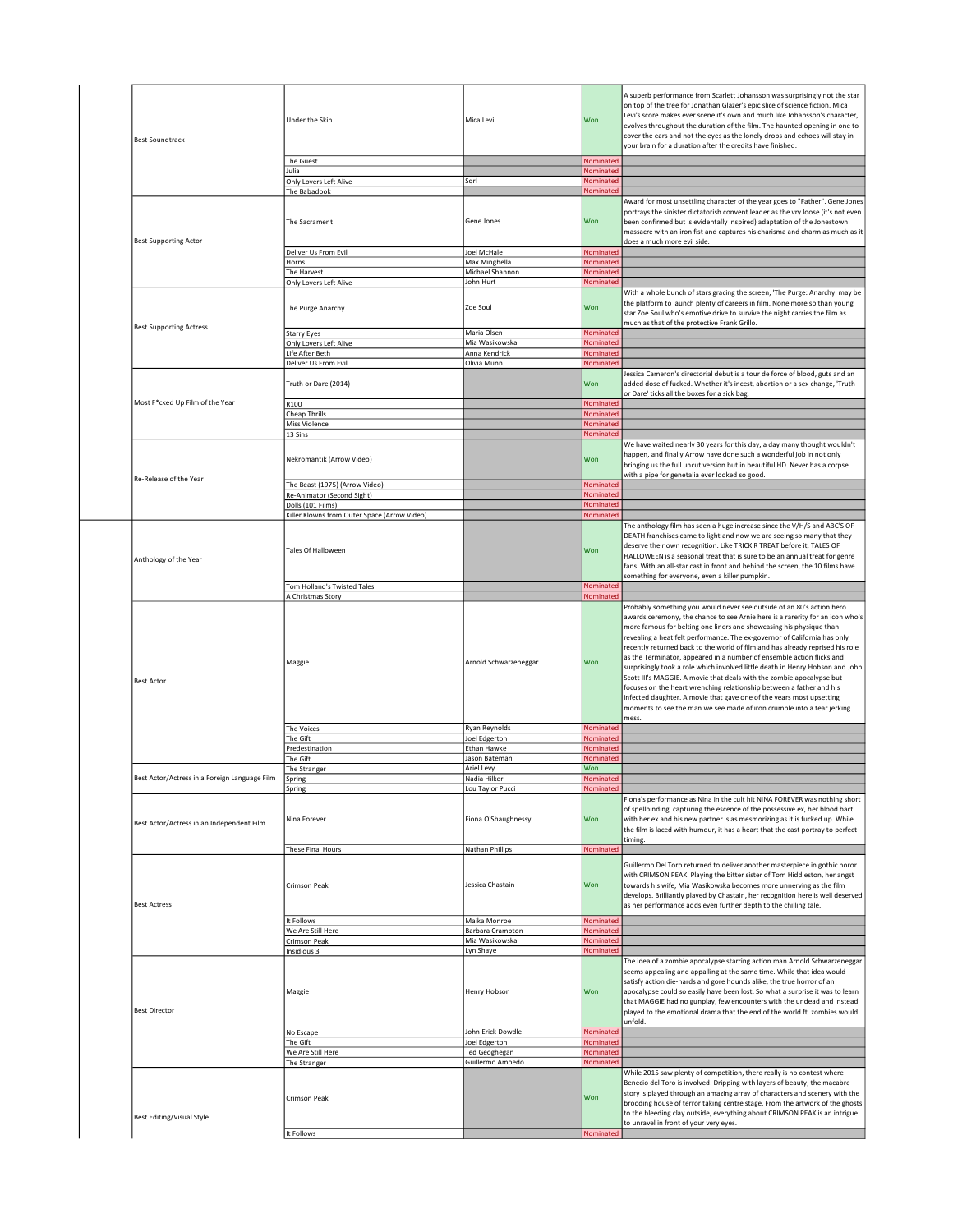|      |                              | Mad Max                                     |                                    | Nominated                           |                                                                                                                                                                                                                                                                                                                                                                                                                                                                                                                                                                                                                                                                                                                                                                                          |
|------|------------------------------|---------------------------------------------|------------------------------------|-------------------------------------|------------------------------------------------------------------------------------------------------------------------------------------------------------------------------------------------------------------------------------------------------------------------------------------------------------------------------------------------------------------------------------------------------------------------------------------------------------------------------------------------------------------------------------------------------------------------------------------------------------------------------------------------------------------------------------------------------------------------------------------------------------------------------------------|
|      |                              |                                             |                                    |                                     |                                                                                                                                                                                                                                                                                                                                                                                                                                                                                                                                                                                                                                                                                                                                                                                          |
|      |                              | No Escape                                   |                                    | Nominated                           |                                                                                                                                                                                                                                                                                                                                                                                                                                                                                                                                                                                                                                                                                                                                                                                          |
|      |                              | Unfriended                                  |                                    | Nominated                           |                                                                                                                                                                                                                                                                                                                                                                                                                                                                                                                                                                                                                                                                                                                                                                                          |
|      | Best Foreign Language Film   | The Ritual                                  |                                    | Won                                 | A visual beauty, it's hard to see how III was made on such a small budget.<br>The Russian movie by Pavel Khvaleev is an outstanding spectacle of film<br>making. Capturing folklore with an emotional drive, III is an unmissable event<br>of 2015 that should not be missed on it's home theatre release due in 2016.                                                                                                                                                                                                                                                                                                                                                                                                                                                                   |
|      |                              | Spring                                      |                                    | Nominated                           |                                                                                                                                                                                                                                                                                                                                                                                                                                                                                                                                                                                                                                                                                                                                                                                          |
|      |                              |                                             |                                    | Nominated                           |                                                                                                                                                                                                                                                                                                                                                                                                                                                                                                                                                                                                                                                                                                                                                                                          |
|      |                              | The Stranger                                |                                    |                                     |                                                                                                                                                                                                                                                                                                                                                                                                                                                                                                                                                                                                                                                                                                                                                                                          |
|      |                              | Cub                                         |                                    | Nominated                           |                                                                                                                                                                                                                                                                                                                                                                                                                                                                                                                                                                                                                                                                                                                                                                                          |
|      |                              | Morgenrode                                  |                                    | Nominated                           |                                                                                                                                                                                                                                                                                                                                                                                                                                                                                                                                                                                                                                                                                                                                                                                          |
|      | <b>Best Independent Film</b> | Nina Forever                                |                                    | Won                                 | The comedy horror genre is a genre to itself balancing humour and horror to<br>mixed effect. NINA FOREVER bought laughter, albeit pitch black, with horror<br>as a love triangle between the living and the dead comes to fruition. Sexually<br>charged and dripping in blood, NINA FOREVER is a movie that is destined to<br>be a cult classic with star pwerformances from UTOPIA star Fiona<br>O'Shaughnessy and Abigail Hardingham.                                                                                                                                                                                                                                                                                                                                                  |
|      |                              |                                             |                                    |                                     |                                                                                                                                                                                                                                                                                                                                                                                                                                                                                                                                                                                                                                                                                                                                                                                          |
|      |                              | Coherence                                   |                                    | Nominated                           |                                                                                                                                                                                                                                                                                                                                                                                                                                                                                                                                                                                                                                                                                                                                                                                          |
|      |                              | These Final Hours                           |                                    | Nominated                           |                                                                                                                                                                                                                                                                                                                                                                                                                                                                                                                                                                                                                                                                                                                                                                                          |
|      |                              | Banjo                                       |                                    | Nominated                           |                                                                                                                                                                                                                                                                                                                                                                                                                                                                                                                                                                                                                                                                                                                                                                                          |
|      |                              | <b>Spring</b>                               |                                    | Nominated                           |                                                                                                                                                                                                                                                                                                                                                                                                                                                                                                                                                                                                                                                                                                                                                                                          |
|      |                              | The Strangers                               | Guillermo Amoedo                   | Won                                 | One of the best vampire films to come out in recent years, the story of the<br>travelling man is written so pitch perfectly that it's hard not realise that this<br>film was made on such a miniscule budget. The mystery and emotion<br>dedicated to each of the characters is gripping to watch and all culminating                                                                                                                                                                                                                                                                                                                                                                                                                                                                    |
|      | Best Independent Screenplay  |                                             |                                    |                                     | in a barrage of violence that never feels out of place.                                                                                                                                                                                                                                                                                                                                                                                                                                                                                                                                                                                                                                                                                                                                  |
|      |                              | The Ritual                                  | Aleksandra Khaleeva                | Nominated                           |                                                                                                                                                                                                                                                                                                                                                                                                                                                                                                                                                                                                                                                                                                                                                                                          |
|      |                              | Banjo                                       | Liam Regan                         | Nominated                           |                                                                                                                                                                                                                                                                                                                                                                                                                                                                                                                                                                                                                                                                                                                                                                                          |
|      |                              |                                             | Ben Blane                          |                                     |                                                                                                                                                                                                                                                                                                                                                                                                                                                                                                                                                                                                                                                                                                                                                                                          |
|      |                              | Nina Forever                                |                                    | Nominated                           |                                                                                                                                                                                                                                                                                                                                                                                                                                                                                                                                                                                                                                                                                                                                                                                          |
|      |                              |                                             | Chris Blane                        |                                     |                                                                                                                                                                                                                                                                                                                                                                                                                                                                                                                                                                                                                                                                                                                                                                                          |
|      |                              | Coherence                                   | James Ward Byrkit                  | Nominated                           |                                                                                                                                                                                                                                                                                                                                                                                                                                                                                                                                                                                                                                                                                                                                                                                          |
| 2015 | <b>Best Original Film</b>    | No Escape                                   |                                    | Won                                 | This summers biggest surprise was the Owen Wilson starring NO ESCAPE.<br>Written and Directed by John Erick Dowdle who gave us last years AS ABOVE,<br>SO BELOW and 2010's DEVIL, NO ESCAPE is a tense survival horror that could<br>happen to anyone. No masked killer, no supernatural boogeyman, instead<br>all fear stems from political unrest and being a stranger in a foreign land.<br>When the local people take angst against Western development in their<br>country, they show no mercy as they hunt and kill all 'foreigners' in their<br>homeland. What entails is a cat and mouse chase for survival for an<br>American family against the growing army of angry locals. Action packed and<br>tense from the off, NO ESCAPE holds its own as 2015's best horror film. The |
|      |                              | The Gift<br>We Are Still Here<br>Unfriended |                                    | Nominated<br>Nominated<br>Nominated | feeling of dread throughout the runtime never lets go and truly does deliver<br>on a terrifying thrill ride.                                                                                                                                                                                                                                                                                                                                                                                                                                                                                                                                                                                                                                                                             |
|      |                              |                                             |                                    |                                     |                                                                                                                                                                                                                                                                                                                                                                                                                                                                                                                                                                                                                                                                                                                                                                                          |
|      |                              | Maggie                                      |                                    | Nominated                           |                                                                                                                                                                                                                                                                                                                                                                                                                                                                                                                                                                                                                                                                                                                                                                                          |
|      | <b>Best Screenplay</b>       | The Voices<br>Maggie                        | Michael R. Perry<br>John Scott III | Won<br>Nominated                    | Thought of by many for its sense of humour, it's not until you watch THE<br>VOICES you soon realise that this is so much more. While Reynolds is the<br>perfect man to play the humoured lead, its the pacing of the script that<br>make every event in THE VOICES seem natural, despite the madness that<br>unfolds. Kudos to Michael R. Perry's script that the true horror is left until<br>the end making the films murder seem fun, at least until the point turns to a<br>nastier edge in the films climax.                                                                                                                                                                                                                                                                        |
|      |                              | The Falling                                 | Carol Morley                       | Nominated                           |                                                                                                                                                                                                                                                                                                                                                                                                                                                                                                                                                                                                                                                                                                                                                                                          |
|      |                              |                                             |                                    |                                     |                                                                                                                                                                                                                                                                                                                                                                                                                                                                                                                                                                                                                                                                                                                                                                                          |
|      |                              | Predestination                              | The Spierig Brothers               | Nominated                           |                                                                                                                                                                                                                                                                                                                                                                                                                                                                                                                                                                                                                                                                                                                                                                                          |
|      |                              | It Follows                                  | David Robert Mitchell              | Nominated                           |                                                                                                                                                                                                                                                                                                                                                                                                                                                                                                                                                                                                                                                                                                                                                                                          |
|      | Best Sequel/Prequel/Remake   | Mad Max: Fury Road                          |                                    | Won                                 | After a successful albeit mixed trilogy in the 80's and 90's, the MAD MAX<br>saga was thought to be dead. That was until George Miller got back in the<br>driving seat and recast the lead from Mel Gibson to Tom Hardy. The film no<br>doubt has it flaws, primarily in the fact of giving the title character very little<br>to do, but in a summer of franchise blockbusters and reboots, MAD MAX:<br>FURY ROAD took centre stage by delivering a high octane action film set in<br>the backdrop of explosions and amazing set pieces. Add in the fact that<br>Hardy has a troupe off ass kicking ladies and a villain straight from a comic<br>book and it's easy to see why the action and thrills of MAD MAX: FURY ROAD<br>were at the top of the box office.                      |
|      |                              | Sharknado 3: Oh Hell No!                    |                                    | Nominated                           |                                                                                                                                                                                                                                                                                                                                                                                                                                                                                                                                                                                                                                                                                                                                                                                          |
|      |                              | Sinister 2                                  |                                    | Nominated                           |                                                                                                                                                                                                                                                                                                                                                                                                                                                                                                                                                                                                                                                                                                                                                                                          |
|      |                              | Insidious 3                                 |                                    | Nominated                           |                                                                                                                                                                                                                                                                                                                                                                                                                                                                                                                                                                                                                                                                                                                                                                                          |
|      | <b>Best Short Film</b>       | Kung Fury                                   |                                    | Won                                 | Love it or loathe it, the idea of crowd funding has been the matter of debate<br>amongst film-makers and movie goers alike. If one film proves that some<br>good can come from this, it's the 30 minute short from David Sanberg who<br>wrote, directed and starred in the wholly grail of 80's nostalgia as the battle<br>of good vs evil comes in the form of Kung Fu. In the mix is a triceretops cop,<br>a talking T-Rex and a body building Odin, all together to battle the evil Kung<br>Fuhrer, yes, Adolf Hitler in a time traveling quest like no other. Brilliantly<br>edited to reflect a decade where neon lights and fast cars were practically<br>porn, KUNG FURY is near perfect.                                                                                         |
|      |                              | Hades                                       |                                    | Nominated                           |                                                                                                                                                                                                                                                                                                                                                                                                                                                                                                                                                                                                                                                                                                                                                                                          |
|      |                              | Night of the Stalker                        |                                    | Nominated                           |                                                                                                                                                                                                                                                                                                                                                                                                                                                                                                                                                                                                                                                                                                                                                                                          |
|      |                              | Invaders                                    |                                    | Nominated                           |                                                                                                                                                                                                                                                                                                                                                                                                                                                                                                                                                                                                                                                                                                                                                                                          |
|      | <b>Best Soundtrack</b>       | Sicario                                     | Johann Johannsson                  | Won                                 | While the violent thriller SICARIO is by no means a traditional horror film, the<br>fantastic soundtrack laced throughout puts a constant sense of dread into<br>the audience. Without this the film could easily be ignored but the tense and<br>dramatic nature of the score is a must hear for film-makers and audiences to<br>really appreciate what it is that makes a great movie.                                                                                                                                                                                                                                                                                                                                                                                                 |
|      |                              | It Follows                                  | Disasterpiece                      | Nominated                           |                                                                                                                                                                                                                                                                                                                                                                                                                                                                                                                                                                                                                                                                                                                                                                                          |
|      |                              |                                             |                                    |                                     |                                                                                                                                                                                                                                                                                                                                                                                                                                                                                                                                                                                                                                                                                                                                                                                          |
|      |                              | Lost River                                  | Johnny Jewel                       | Nominated                           |                                                                                                                                                                                                                                                                                                                                                                                                                                                                                                                                                                                                                                                                                                                                                                                          |
|      |                              | Mad Max: Fury Road                          | Tom Holkenborg                     | Nominated                           |                                                                                                                                                                                                                                                                                                                                                                                                                                                                                                                                                                                                                                                                                                                                                                                          |
|      |                              | ipring                                      | Jimmy Lavalle                      | Nominated                           |                                                                                                                                                                                                                                                                                                                                                                                                                                                                                                                                                                                                                                                                                                                                                                                          |
|      | <b>Best Supporting Actor</b> | Turbo Kid                                   | Aaron Jeffrey                      | Won                                 | If any film this year kicked ass it was TURBO KID and while it's lead may have<br>been a troubled boy left in the wilderness, his protector, played by wise<br>cracking Aaron Jeffery, was the father of bad-assery. Oozing cool and against<br>type (those who recognize his face would surely have seen him play a screw<br>in the brilliant prison drama WENTWORTH) if there was one new face we<br>saw this year that we'd love to return it was that of Fred, the gunman of the<br>apocalypse.                                                                                                                                                                                                                                                                                      |
|      |                              |                                             | Michael Ironside                   |                                     |                                                                                                                                                                                                                                                                                                                                                                                                                                                                                                                                                                                                                                                                                                                                                                                          |
|      |                              | Turbo Kid                                   |                                    | Nominated                           |                                                                                                                                                                                                                                                                                                                                                                                                                                                                                                                                                                                                                                                                                                                                                                                          |
|      |                              | The Visit                                   | Peter McRobbie                     | Nominated                           |                                                                                                                                                                                                                                                                                                                                                                                                                                                                                                                                                                                                                                                                                                                                                                                          |
|      |                              | The Vatican Tapes                           | Michael Pena                       | Nominated                           |                                                                                                                                                                                                                                                                                                                                                                                                                                                                                                                                                                                                                                                                                                                                                                                          |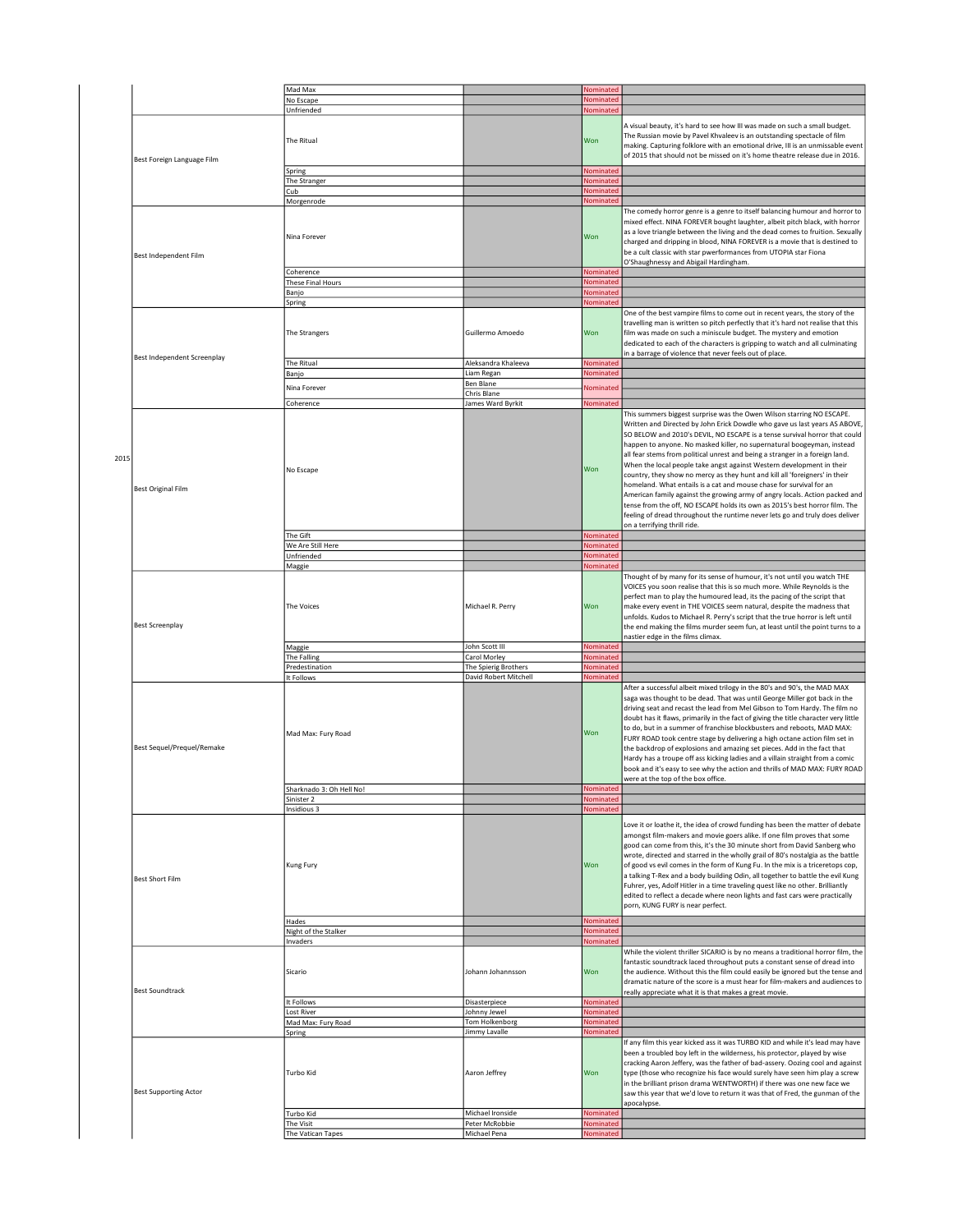|                                           | No Escape                           | Pierce Brosnan                                           | Nominated                     |                                                                                                                                                                                                                                                                                                                                                                                                                                                                                                                                                                                                                                                                                                                                                                                                                                                                                        |
|-------------------------------------------|-------------------------------------|----------------------------------------------------------|-------------------------------|----------------------------------------------------------------------------------------------------------------------------------------------------------------------------------------------------------------------------------------------------------------------------------------------------------------------------------------------------------------------------------------------------------------------------------------------------------------------------------------------------------------------------------------------------------------------------------------------------------------------------------------------------------------------------------------------------------------------------------------------------------------------------------------------------------------------------------------------------------------------------------------|
|                                           | Knock Knock                         | Lorenza Izzo                                             | Won                           | This goes to not one but a duo of ladies who managed to make men squeal                                                                                                                                                                                                                                                                                                                                                                                                                                                                                                                                                                                                                                                                                                                                                                                                                |
|                                           |                                     | Ana De Armas                                             |                               | like little girls. While KNOCK KNOCK may have been a misfire in regards to its                                                                                                                                                                                                                                                                                                                                                                                                                                                                                                                                                                                                                                                                                                                                                                                                         |
| <b>Best Supporting Actress</b>            | Turbo Kid                           | Laurence Leboeuf                                         | Nominated                     |                                                                                                                                                                                                                                                                                                                                                                                                                                                                                                                                                                                                                                                                                                                                                                                                                                                                                        |
|                                           | The Gift                            | Rebecca Hall                                             | Nominated                     |                                                                                                                                                                                                                                                                                                                                                                                                                                                                                                                                                                                                                                                                                                                                                                                                                                                                                        |
|                                           | No Escape                           | Lake Bell                                                | Nominated                     |                                                                                                                                                                                                                                                                                                                                                                                                                                                                                                                                                                                                                                                                                                                                                                                                                                                                                        |
|                                           | The Visit                           | Deanna Dunagan                                           | Nominated                     |                                                                                                                                                                                                                                                                                                                                                                                                                                                                                                                                                                                                                                                                                                                                                                                                                                                                                        |
| Re-Release of the Year                    | Videodrome (Arrow Video)            |                                                          | Won                           | Arrow Video have had a tremendous year and not only have they had some<br>of the best re-releases of 2016 but their unrivalled effort to delivering a<br>wealth of special effects and packaging details is nothing short of<br>wonderous. A mention needsto be made to one of this years gifts that was<br>the re-release of GHOST STORY starring Fred Astaire and Douglas Fairbanks<br>Jr is a must-see classic that has finally seen the light of day thanks to Second<br>Sight. But this years best packaged release has to be that of the 1983 classic,<br>VIDEODROME. A wealth of special features including four of Cronenberg's<br>early films, as well as a superb high quality transfer give new life to this gem.<br>Add into the mix the beautiful artwork and hardcase accompanied by an<br>insight into the film through an added book make this 2015's best re-release. |
|                                           | Society (Arrow Video)               |                                                          | Nominated                     |                                                                                                                                                                                                                                                                                                                                                                                                                                                                                                                                                                                                                                                                                                                                                                                                                                                                                        |
|                                           | Ghost Story (Second Sight)          |                                                          | Nominated                     |                                                                                                                                                                                                                                                                                                                                                                                                                                                                                                                                                                                                                                                                                                                                                                                                                                                                                        |
|                                           | Nekromantik 2 (Arrow Video)         |                                                          | Nominated                     |                                                                                                                                                                                                                                                                                                                                                                                                                                                                                                                                                                                                                                                                                                                                                                                                                                                                                        |
|                                           | Eaten Alive (Arrow Video)           |                                                          | Nominated                     |                                                                                                                                                                                                                                                                                                                                                                                                                                                                                                                                                                                                                                                                                                                                                                                                                                                                                        |
| Rising Star of Horror                     |                                     | Liam Regan                                               | Won                           | This recognition award goes to a young talent who's feature debut BANJO<br>has been praised across the community and the man himself has been<br>welcomed to the genre for his new vision of horror. BANJO is certainly one of<br>the highlights of 2015 with its balance of humour and gut wrenching horror<br>splashed across the screen in equal measure. Working tirelessly to bring the<br>film to fruition his efforts have not gone unnoticed and here's a celebration<br>to a rising talent we hope to see much more of in 2016 and beyond!                                                                                                                                                                                                                                                                                                                                    |
| <b>Best Actor</b>                         | 10 Cloverfield Lane                 | John Goodman                                             | Won                           | When the first news of 10 Cloverfield Lane hit the airwaves, the only thing<br>more intriguing than the story was the cast. Set in an underground bunker<br>during the midst of an attack, Goodman's Howard kidnaps a young woman<br>in the aid of protecting her from what's outside. What ensues is the tensest<br>piece of cinema this year as the question remains, Is he telling the truth or is<br>he mad? The film works mostly thanks to Goodman's performance and his<br>cold outsider morphs from kindhearted to menacing yet never lets on to the<br>audience what he's really fighting for. Come on, this is Fred Flintstone, Dan<br>Conner and Sullivan, how can this be                                                                                                                                                                                                  |
|                                           | Green Room                          | Anton Yelchin                                            | Nominated                     |                                                                                                                                                                                                                                                                                                                                                                                                                                                                                                                                                                                                                                                                                                                                                                                                                                                                                        |
|                                           |                                     | 31 Richard Blake                                         | Nominated                     |                                                                                                                                                                                                                                                                                                                                                                                                                                                                                                                                                                                                                                                                                                                                                                                                                                                                                        |
|                                           | Don't Breathe                       | Stephen Lang                                             | Nominated                     |                                                                                                                                                                                                                                                                                                                                                                                                                                                                                                                                                                                                                                                                                                                                                                                                                                                                                        |
|                                           | Nocturnal Animals                   | Jake Gylenhall                                           | Nominated                     |                                                                                                                                                                                                                                                                                                                                                                                                                                                                                                                                                                                                                                                                                                                                                                                                                                                                                        |
| Best Actor in a Foreign Language Film     | The Wailing                         | Do-won Kwak                                              | Won                           | produced by the west. South Korea has produced two of the best horror<br>films of the year in TRAIN TO BUSAN and THE WAILING and it is as such that<br>Do-won Kwak takes the award for Best International Actor. The troubled<br>father and philandora may open the film as an unlikeable slob but by the<br>closing credits, the pain and struggle he endures is felt with every member of<br>its audience. His ability to add humour, fear and sheer angst effectively in a<br>film about every supernatural entitiy that could possibly be summoned is a<br>testament to Do-won's gift as an actor.                                                                                                                                                                                                                                                                                 |
|                                           | The Wailing                         | Jung-min Hwang                                           | Nominated                     |                                                                                                                                                                                                                                                                                                                                                                                                                                                                                                                                                                                                                                                                                                                                                                                                                                                                                        |
|                                           | Train To Busan                      | Yoo Gong                                                 | Nominated                     |                                                                                                                                                                                                                                                                                                                                                                                                                                                                                                                                                                                                                                                                                                                                                                                                                                                                                        |
| Best Actor/Actress in an Independent Film | Evolution<br>BB                     | Max Brebant<br>Jennifer Mae                              | Nominated<br>Won              | When a stalker latchs onto an internet stripper, the results are<br>uncomfortable to watch. From a self funded film by director/writer CJ Wallis<br>this could have been a forgettable entry to a genre that has been done<br>better on bigger budgets yet it is the central role of "Candy Cummings",<br>played by Jennifer Mae, that really shines. Delivering a raw performance and<br>barring all, her role is much more than to stand and look good. The emotion<br>in her character and the drive that funds her career choice become all too<br>real and it is Mae who brings this heartbreaking character to life.                                                                                                                                                                                                                                                             |
|                                           |                                     |                                                          |                               |                                                                                                                                                                                                                                                                                                                                                                                                                                                                                                                                                                                                                                                                                                                                                                                                                                                                                        |
|                                           | She Who Must Burn                   | Sarah Smyth                                              | Nominated                     |                                                                                                                                                                                                                                                                                                                                                                                                                                                                                                                                                                                                                                                                                                                                                                                                                                                                                        |
| <b>Best Actress</b>                       | The Girl<br>The Witch<br>Lights Out | Evie Thompson<br>Anya Taylor-Joy<br><b>Teresa Palmer</b> | Nominated<br>Won<br>Nominated | Anya Taylor-Joy may not be a household name but rest assured that her<br>career has had an injection of adrenaline pumped into it thanks to her<br>fantastic portrayal of Thomasin in THE WITCH. The coming of age story pits<br>teenage rebellion against a purity that Taylor-Joy excels in portraying and it's<br>hard to imagine anyone else in the role. Anya's outstanding performance is<br>not just that of this catergory but that of this year, and with roles in Ridley<br>Scott's MORGAN and M.Night Syamalan's SPLIT, 2016 is the year a star was<br>born.                                                                                                                                                                                                                                                                                                                |
|                                           | Hush                                | Kate Siegel                                              | Nominated                     |                                                                                                                                                                                                                                                                                                                                                                                                                                                                                                                                                                                                                                                                                                                                                                                                                                                                                        |
|                                           | 10 Cloverfield Lane                 | Mary Elizabeth Winstead                                  | Nominated                     |                                                                                                                                                                                                                                                                                                                                                                                                                                                                                                                                                                                                                                                                                                                                                                                                                                                                                        |
|                                           | The Boy                             | Lauren Cohan                                             | Nominated                     |                                                                                                                                                                                                                                                                                                                                                                                                                                                                                                                                                                                                                                                                                                                                                                                                                                                                                        |
| Best Actress in a Foreign Language Film   | Under The Shadow                    | Narges Rashidi                                           | Won                           | Iranian horror film UNDER THE SHADOW is much more than just that. It's a<br>film that brings many themes behind its supernatural plot and of those at<br>the most present is that of how women are seen as a second class citizen in<br>much of the Eastern world. Narges Rashidi commits to her character of<br>mother and failed university student who is left with no choice but to stay at<br>home while her partner is at war. The emotion, the passion and gritty<br>realism in her character's eyes really make every scene of UNDER THE<br>SHADOW a compelling must-see.                                                                                                                                                                                                                                                                                                      |
|                                           | Train To Busan                      | Soo-an Kim                                               | Nominated                     |                                                                                                                                                                                                                                                                                                                                                                                                                                                                                                                                                                                                                                                                                                                                                                                                                                                                                        |
|                                           | Idyll                               | Nina Ivanison                                            | Nominated                     |                                                                                                                                                                                                                                                                                                                                                                                                                                                                                                                                                                                                                                                                                                                                                                                                                                                                                        |
|                                           |                                     | Woo-hee Chun                                             | Nominated                     | UNDER THE SHADOW is a horror film first but it's horror is much more than                                                                                                                                                                                                                                                                                                                                                                                                                                                                                                                                                                                                                                                                                                                                                                                                              |
| <b>Best Director</b>                      | The Wailing<br>Under the Shadow     | Babak Anvari                                             | Won                           | skin deep. The themes of war, casualties and sexist citizenship all pull<br>together around a story of asupernatural spirit. The fim's deep nature and<br>eye-opening reality is testament to Babak Anvari's production. What is also<br>worth mentioning is that this is his first feature length production and<br>packing such a punch, deserves recognition not only as one of 2016's best<br>horror fims but also as a reflection of the real world beyond its supernatural<br>veil.                                                                                                                                                                                                                                                                                                                                                                                              |
|                                           | The Witch                           |                                                          | Nominated                     |                                                                                                                                                                                                                                                                                                                                                                                                                                                                                                                                                                                                                                                                                                                                                                                                                                                                                        |
|                                           | The Wailing                         | Robert Eggers<br>Hong-jin Wa                             | Nominated                     |                                                                                                                                                                                                                                                                                                                                                                                                                                                                                                                                                                                                                                                                                                                                                                                                                                                                                        |
|                                           | The Shallows                        | Jaume Collet-Serra                                       | Nominated                     |                                                                                                                                                                                                                                                                                                                                                                                                                                                                                                                                                                                                                                                                                                                                                                                                                                                                                        |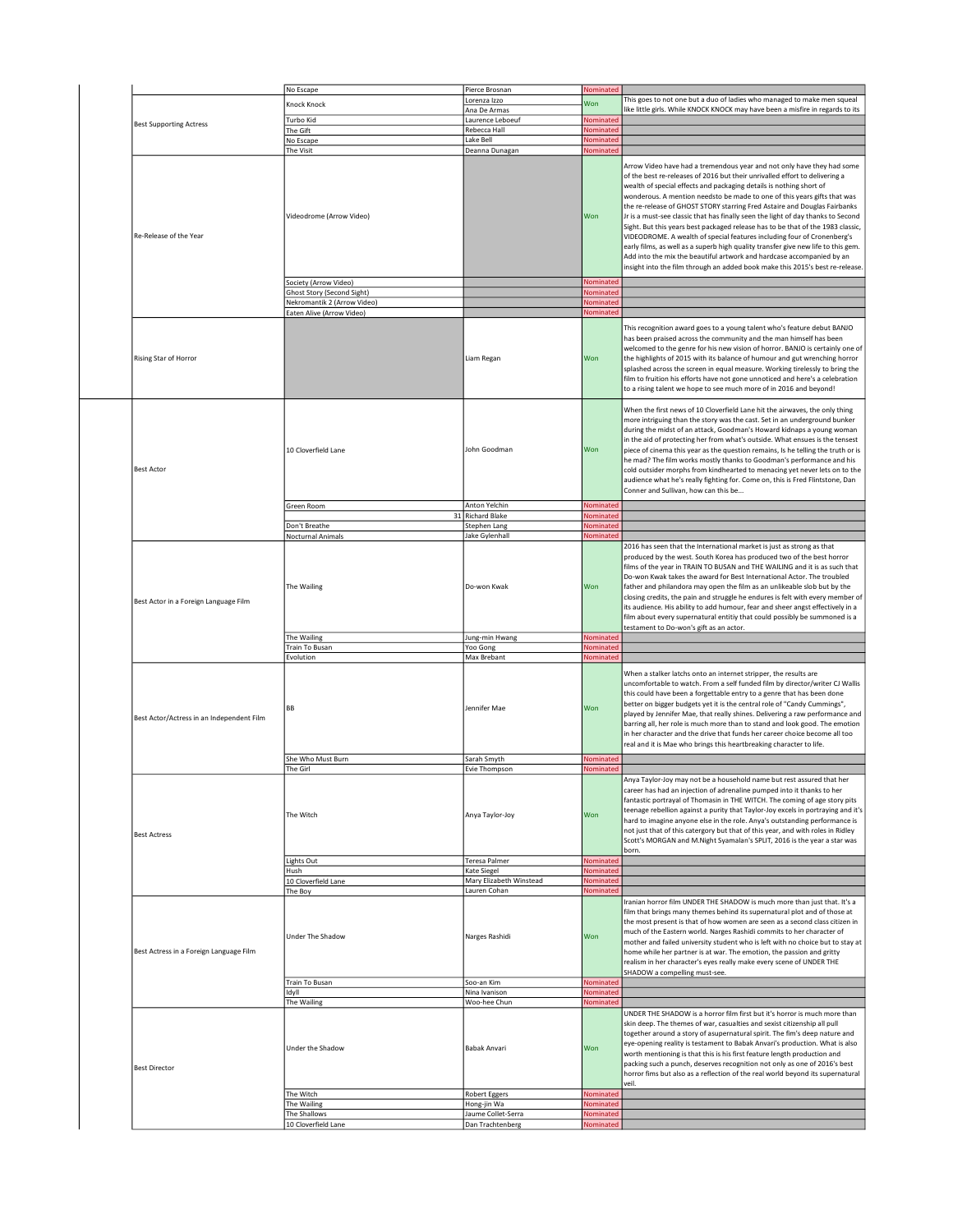|      |                            |                           |                                     |                        | OUIJA may not have set the world alight on its release but the BlumHouse<br>passion project isn't dead yet. Mike Flanagan injected a new leash of life into                                                                                                                                                                                                                                                                                                                                                                                                                                                                                                                                                                                                                                                                                                                                                                                                                                                                                          |
|------|----------------------------|---------------------------|-------------------------------------|------------------------|------------------------------------------------------------------------------------------------------------------------------------------------------------------------------------------------------------------------------------------------------------------------------------------------------------------------------------------------------------------------------------------------------------------------------------------------------------------------------------------------------------------------------------------------------------------------------------------------------------------------------------------------------------------------------------------------------------------------------------------------------------------------------------------------------------------------------------------------------------------------------------------------------------------------------------------------------------------------------------------------------------------------------------------------------|
|      | Best Editing/Visual Style  | Ouija: Origin of Evil     |                                     | Won                    | the series by taking it back to the 60's and effectively so too. From the<br>posters to the scares, everything about ORIGIN OF EVIL feels straight from<br>the golden era of Horror and could well place itself along some of the greats<br>including THE EXORCIST and THE SENTINAL quite easily. Mike Fimognari's<br>cinematography shares a passion for period work and makes this a<br>believable time warp to when horror meant to be scared. Mike Flanagan's                                                                                                                                                                                                                                                                                                                                                                                                                                                                                                                                                                                    |
|      |                            |                           |                                     |                        | film OCULUS won this very award 2 years ago and it's no surprise either.<br>Flanagan's passion for horror and cinema blend into one and marks him as<br>one of the go to directors of the genre.                                                                                                                                                                                                                                                                                                                                                                                                                                                                                                                                                                                                                                                                                                                                                                                                                                                     |
|      |                            | The Witch<br>The Shallows |                                     | Nominated<br>Nominated |                                                                                                                                                                                                                                                                                                                                                                                                                                                                                                                                                                                                                                                                                                                                                                                                                                                                                                                                                                                                                                                      |
|      |                            | Evolution                 |                                     | Nominated              |                                                                                                                                                                                                                                                                                                                                                                                                                                                                                                                                                                                                                                                                                                                                                                                                                                                                                                                                                                                                                                                      |
|      |                            | <b>Friend Request</b>     |                                     | Nominated              |                                                                                                                                                                                                                                                                                                                                                                                                                                                                                                                                                                                                                                                                                                                                                                                                                                                                                                                                                                                                                                                      |
|      | Best Foreign Language Film | <b>Train To Busan</b>     |                                     | Won                    | The world of horror has had an exceptional impact on international waters<br>seeing the first horror film from Slovenia (IDYLL) and a plethora of other<br>movies due to hit our shores in 2017 including Park Chan-wook;s THE<br>HANDMAIDEN and Portugal's THE EYES OF MY MOTHER already receiving<br>rave reviews overseas. With horror from Turkey (BASKIN), Norway<br>(EVOLUTION), Iran (UNDER THE SHADOW) and Korea (THE WAILING, TRAIN<br>TO BUSAN) there is no doubt about the quality of scares is universal in any<br>language and this has been the toughest catergory to call a winner. TRAIN TO<br>BUSAN takes the top spot and with good reason. While UNDER THE<br>SHADOW and THE WAILING had stronger stories of personal struggle against<br>the supernatural and BASKIN is a blood drenched gorefeast for the eyes,<br>TRAIN TO BUSAN is the most memorable blast of fun this year. Zombies on a<br>train may be an easier title but it does exactly what it says on the tin and<br>gives a brilliant survival thriller with heart. |
|      |                            | Under the Shadow          |                                     | Nominated              |                                                                                                                                                                                                                                                                                                                                                                                                                                                                                                                                                                                                                                                                                                                                                                                                                                                                                                                                                                                                                                                      |
|      |                            | The Wailing               |                                     | Nominated              |                                                                                                                                                                                                                                                                                                                                                                                                                                                                                                                                                                                                                                                                                                                                                                                                                                                                                                                                                                                                                                                      |
|      |                            | Evolution                 |                                     | Nominated              |                                                                                                                                                                                                                                                                                                                                                                                                                                                                                                                                                                                                                                                                                                                                                                                                                                                                                                                                                                                                                                                      |
|      |                            | Baskin                    |                                     | Nominated              |                                                                                                                                                                                                                                                                                                                                                                                                                                                                                                                                                                                                                                                                                                                                                                                                                                                                                                                                                                                                                                                      |
|      | Best Independent Film      | Jennifer Help Us          |                                     | Won                    | Our definition of an independant film may differ to others but we consider<br>this as a catergory to recognise those films that have a shoestring budget yet<br>still pull off a fantastic film. Sometimes these movies will be overlooked and<br>even have no distribution due to their nature and lack of advertising but<br>they are certainly not movies to miss. JENNIFER HELP US is such a fiulm and<br>its limitations well managed on a low-budget. From the tense nerve<br>shredding terror to its blood soaked finale, JENNIFER HELP US is a love letter<br>to an era where horror was a mainstream pull for teens and is a reminder of<br>how fun being scared can be.                                                                                                                                                                                                                                                                                                                                                                    |
|      |                            | Fetish Factory            |                                     | Nominated              |                                                                                                                                                                                                                                                                                                                                                                                                                                                                                                                                                                                                                                                                                                                                                                                                                                                                                                                                                                                                                                                      |
|      |                            | Don't You Recognise Me    |                                     | Nominated              |                                                                                                                                                                                                                                                                                                                                                                                                                                                                                                                                                                                                                                                                                                                                                                                                                                                                                                                                                                                                                                                      |
|      |                            | BB                        |                                     | Nominated              |                                                                                                                                                                                                                                                                                                                                                                                                                                                                                                                                                                                                                                                                                                                                                                                                                                                                                                                                                                                                                                                      |
|      |                            | She Who Must Burn         |                                     | Nominated              |                                                                                                                                                                                                                                                                                                                                                                                                                                                                                                                                                                                                                                                                                                                                                                                                                                                                                                                                                                                                                                                      |
| 2016 |                            |                           |                                     |                        | From its release back in Februart, THE WITCH lingers on as 2016's best horror<br>film. From it's isolated setting to the unnerving appearance of Black Philip,                                                                                                                                                                                                                                                                                                                                                                                                                                                                                                                                                                                                                                                                                                                                                                                                                                                                                       |
|      | <b>Best Original Film</b>  | The Witch<br>Green Room   |                                     | Won<br>Nominated       | everything about THE WITCH is still screaming under the skin months after<br>its original release. Anya Taylor-Joy's debut appearance has set the ground<br>for things to come and her career will sky rocket from here. The brave<br>decision to set the film in a time when not only family and religion, but<br>language differed and has effectively been bought to screen to as much<br>shock and awe as the ral events that inspired it. What is most refreshing is<br>that THE WITCH feels fresh in a story that has essentially come a million<br>times before, to match the arthouse cinematography is met to a solid<br>confusing without leaving any ambiguity of the events unfolding, something<br>ingenius in a sea of films that leave it's most pivital moments left for<br>interpretation for the viewer.                                                                                                                                                                                                                           |
|      |                            | The Shallows              |                                     | Nominated              |                                                                                                                                                                                                                                                                                                                                                                                                                                                                                                                                                                                                                                                                                                                                                                                                                                                                                                                                                                                                                                                      |
|      |                            | Nocturnal Animals         |                                     | Nominated              |                                                                                                                                                                                                                                                                                                                                                                                                                                                                                                                                                                                                                                                                                                                                                                                                                                                                                                                                                                                                                                                      |
|      |                            |                           |                                     | Nominated              |                                                                                                                                                                                                                                                                                                                                                                                                                                                                                                                                                                                                                                                                                                                                                                                                                                                                                                                                                                                                                                                      |
|      |                            | The Boy                   |                                     |                        | So the biggest spoiler to 10 CLOVERFIELD LANE is the title but the story is no<br>less unpredictable for it, this was never going to hide its shock reveal upto<br>the unpredictable formula that JJ Abraham's unleashed on the world back in                                                                                                                                                                                                                                                                                                                                                                                                                                                                                                                                                                                                                                                                                                                                                                                                        |
|      | <b>Best Screenplay</b>     | 10 Cloverfield Lane       | Josh Campbell                       | Won                    | 2008 but the biggest achievement here is the survival instinct of 3 individuals<br>held in a basement. The tense nature of events and unpredictability of its<br>central characters is thanks to Josh Campbell, Matthew Stuecken and<br>Damien Chazelle's script. Living in fear, it's never too sure how the film will<br>turn out and who is really the hero in the bunker.                                                                                                                                                                                                                                                                                                                                                                                                                                                                                                                                                                                                                                                                        |
|      |                            |                           | Matthew Stuecken<br>Damien Chazelle |                        |                                                                                                                                                                                                                                                                                                                                                                                                                                                                                                                                                                                                                                                                                                                                                                                                                                                                                                                                                                                                                                                      |
|      |                            | The Witch                 | Robert Eggers                       | Nominated              |                                                                                                                                                                                                                                                                                                                                                                                                                                                                                                                                                                                                                                                                                                                                                                                                                                                                                                                                                                                                                                                      |
|      |                            | Green Room                | Jeremy Saulnier                     | Nominated              |                                                                                                                                                                                                                                                                                                                                                                                                                                                                                                                                                                                                                                                                                                                                                                                                                                                                                                                                                                                                                                                      |
|      |                            | Nocturnal Animals         | Tom Ford                            | Nominated              |                                                                                                                                                                                                                                                                                                                                                                                                                                                                                                                                                                                                                                                                                                                                                                                                                                                                                                                                                                                                                                                      |
|      |                            | Hush                      | Mike Flanagan                       | Nominated              |                                                                                                                                                                                                                                                                                                                                                                                                                                                                                                                                                                                                                                                                                                                                                                                                                                                                                                                                                                                                                                                      |
|      |                            | Hush                      | Kate Siegel                         | Nominated              |                                                                                                                                                                                                                                                                                                                                                                                                                                                                                                                                                                                                                                                                                                                                                                                                                                                                                                                                                                                                                                                      |
|      | Best Sequel/Prequel/Remake | Ouija: Origin of Evil     |                                     | Won                    | In 2014 BlumHouse planned a new franchise based on the the Hasbro game,<br>OUIJA. Upon the release the film didn't set the world alight so when the<br>sequel was announced for a 2016 release, buzz was low. Yet from the release<br>of the first trailer to the end product, everything about ORIGIN OF EVIL was<br>bigger and bettr than the good-not-great original movie. Mike Flanagan only<br>gets better as his previous films (ABSENTIA, OCULUS) have already put his<br>name in lights. It's a tough catergory to have chosen a winner and 2016 has<br>proven that the release of sequels does not have to be blood money from<br>the cinemagoer. A return to the BLAIR WITCH franchise was a success and<br>even a surprising sequel to CLOVERFIELD made this a good year to reconjure<br>faith in horror franchises.                                                                                                                                                                                                                     |
|      |                            | <b>Blair Witch</b>        |                                     | Nominated              |                                                                                                                                                                                                                                                                                                                                                                                                                                                                                                                                                                                                                                                                                                                                                                                                                                                                                                                                                                                                                                                      |
|      |                            | 10 Cloverfield Lane       |                                     | Nominated              |                                                                                                                                                                                                                                                                                                                                                                                                                                                                                                                                                                                                                                                                                                                                                                                                                                                                                                                                                                                                                                                      |
|      |                            | The Purge: Election Year  |                                     | Nominated              |                                                                                                                                                                                                                                                                                                                                                                                                                                                                                                                                                                                                                                                                                                                                                                                                                                                                                                                                                                                                                                                      |
|      |                            | Sharknado 4               |                                     | Nominated              |                                                                                                                                                                                                                                                                                                                                                                                                                                                                                                                                                                                                                                                                                                                                                                                                                                                                                                                                                                                                                                                      |
|      | <b>Best Short Film</b>     | TMLEA                     |                                     | Won                    | Kevin Kopacka's sequel to HADES is another rabbit hole of mythology and<br>personal struggles, this time focussing on the 7 circles of Hell. Surreal, mind-<br>bendng, brilliant, Kopacka's passion for horror and Lynch-arian nightmare is<br>a beauty to behold. From the cinematography to the hypnotic soundtrack,<br>TLMEA is an amazing short that promises a third entry hopefully in 2017.                                                                                                                                                                                                                                                                                                                                                                                                                                                                                                                                                                                                                                                   |
|      |                            |                           |                                     |                        |                                                                                                                                                                                                                                                                                                                                                                                                                                                                                                                                                                                                                                                                                                                                                                                                                                                                                                                                                                                                                                                      |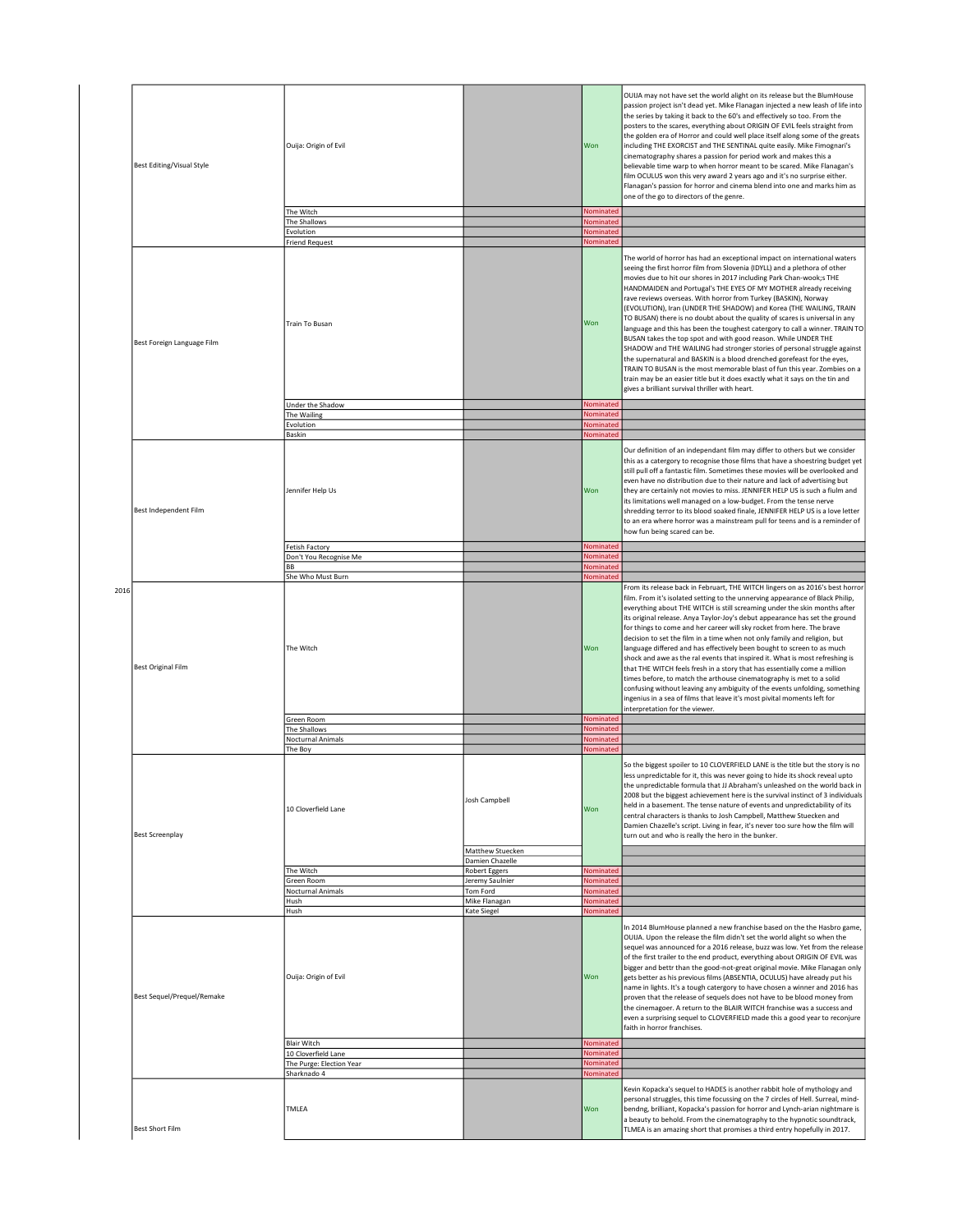|                                                                                             | 12 Kilometres                                 |                                        | Nominated              |                                                                                                                                                                                                                                                                                                                                                                                                                                                                                                                                                                                                                                                                                                                                                                                                                                                                                                                                                |
|---------------------------------------------------------------------------------------------|-----------------------------------------------|----------------------------------------|------------------------|------------------------------------------------------------------------------------------------------------------------------------------------------------------------------------------------------------------------------------------------------------------------------------------------------------------------------------------------------------------------------------------------------------------------------------------------------------------------------------------------------------------------------------------------------------------------------------------------------------------------------------------------------------------------------------------------------------------------------------------------------------------------------------------------------------------------------------------------------------------------------------------------------------------------------------------------|
|                                                                                             | Innsmouth                                     |                                        | Nominated              |                                                                                                                                                                                                                                                                                                                                                                                                                                                                                                                                                                                                                                                                                                                                                                                                                                                                                                                                                |
|                                                                                             | The Stylist                                   |                                        | Nominated              |                                                                                                                                                                                                                                                                                                                                                                                                                                                                                                                                                                                                                                                                                                                                                                                                                                                                                                                                                |
|                                                                                             | Valentines Day (from anthology film HOLIDAYS) |                                        | Nominated              |                                                                                                                                                                                                                                                                                                                                                                                                                                                                                                                                                                                                                                                                                                                                                                                                                                                                                                                                                |
| <b>Best Soundtrack</b>                                                                      | Neon Demon                                    | <b>Cliff Martinez</b>                  | Won                    | Nicolas Winding Refn was never going to shy away from hypnotic visuals and<br>a pulse raising soundtrack when he announced his passion project for<br>horror, THE NEON DEMON and he certainly did not disappoint, Cliff Martinez<br>delivers. The electronic temprament accompanies the films themes and<br>sceneric neon lit platform perfectly and can be accomplished that his trilogy<br>of scores (previously including DRIVE and ONLY GOD FORGIVES) for Winding<br>Refn are no short of masterpieces.                                                                                                                                                                                                                                                                                                                                                                                                                                    |
|                                                                                             |                                               | 31 John 5                              | Nominated              |                                                                                                                                                                                                                                                                                                                                                                                                                                                                                                                                                                                                                                                                                                                                                                                                                                                                                                                                                |
|                                                                                             | The Witch                                     | Mark Korven                            | Nominated              |                                                                                                                                                                                                                                                                                                                                                                                                                                                                                                                                                                                                                                                                                                                                                                                                                                                                                                                                                |
|                                                                                             | Ouija: Origin of Evil                         | The Newton Brothers                    | Nominated              |                                                                                                                                                                                                                                                                                                                                                                                                                                                                                                                                                                                                                                                                                                                                                                                                                                                                                                                                                |
|                                                                                             | Evolution                                     | Jesus Diaz, Zacarias M. de la Riva     | Nominated              |                                                                                                                                                                                                                                                                                                                                                                                                                                                                                                                                                                                                                                                                                                                                                                                                                                                                                                                                                |
| <b>Best Supporting Actor</b>                                                                | Nocturnal Animals                             | Aaron Taylor-Johnson                   | Won                    | By definition, NOCTURNAL ANIMALS is not a horror film but by Lord is it a<br>brutal and harrowing experience. Thanks mainly to Aaron Taylor-Johnson's<br>unnerving role of the sadistic hick who forces a family off the road to<br>disasterous results. Never has a naked man on a toilet had such angst<br>inducing connotations yet his performance in Tom Ford's movie is up there<br>with some of the most terrifying of horror villains. Imagine EDEN LAKE's Jack<br>O'Connell in the south of America and you're halfway there, there is no<br>redeeming aspect to his character and that is why this award is deservedly<br>his.                                                                                                                                                                                                                                                                                                       |
|                                                                                             | The Witch                                     | Ralph Ineson                           | Nominated              |                                                                                                                                                                                                                                                                                                                                                                                                                                                                                                                                                                                                                                                                                                                                                                                                                                                                                                                                                |
|                                                                                             | Pride & Prejudice & Zombies                   | Matt Smith                             | Nominated              |                                                                                                                                                                                                                                                                                                                                                                                                                                                                                                                                                                                                                                                                                                                                                                                                                                                                                                                                                |
|                                                                                             |                                               | 31 Malcolm McDowell                    | Nominated              |                                                                                                                                                                                                                                                                                                                                                                                                                                                                                                                                                                                                                                                                                                                                                                                                                                                                                                                                                |
|                                                                                             | Nocturnal Animals                             | Michael Shannon                        | Nominated              |                                                                                                                                                                                                                                                                                                                                                                                                                                                                                                                                                                                                                                                                                                                                                                                                                                                                                                                                                |
| <b>Best Supporting Actress</b>                                                              | Neon Demon                                    | Jena Malone                            | Won                    | THE NEON DEMON may have not matched its hype but there is no denying<br>that one of the standout performances from the film was that of Jena<br>Malone. Aiding a naive Elle Fanning in the world of Hollywood models, her<br>blunt grasp of life is a welcome contrast to the beauty on show and grounds<br>the otherwise artistic cinematography of Nicolas Winding Refn's first foray<br>into horror.                                                                                                                                                                                                                                                                                                                                                                                                                                                                                                                                        |
|                                                                                             |                                               | 31 Meg Foster                          | Nominated              |                                                                                                                                                                                                                                                                                                                                                                                                                                                                                                                                                                                                                                                                                                                                                                                                                                                                                                                                                |
|                                                                                             | Pride & Prejudice & Zombies                   | Lena Heady                             | Nominated              |                                                                                                                                                                                                                                                                                                                                                                                                                                                                                                                                                                                                                                                                                                                                                                                                                                                                                                                                                |
|                                                                                             | The Witch                                     | Kate Dickie                            | Nominated              |                                                                                                                                                                                                                                                                                                                                                                                                                                                                                                                                                                                                                                                                                                                                                                                                                                                                                                                                                |
|                                                                                             | <b>Lights Out</b>                             | Maria Bello                            | Nominated              |                                                                                                                                                                                                                                                                                                                                                                                                                                                                                                                                                                                                                                                                                                                                                                                                                                                                                                                                                |
| <b>Best TV Show</b>                                                                         | Ash Vs The Evil Dead                          |                                        | Won                    | When the idea of an EVIL DEAD tv series was branded about, the tentative<br>nature of the world thought it would, or could, ever be part of the movie<br>universe. How wrong we were. It's taken 2 seasons of the Sam Raimi written<br>and produced series to realise that Ash is back and he's better than ever.<br>From addressing fan theories (Ash was in a mental asylum all along?) to<br>reviving dead characters (how pleased we were to see Linda again!),<br>everything about ASH VS EVIL DEAD is perfection. Ash's bravado matched by<br>his co-stars cynicism, each episode drenched in more blood and gore than<br>Hollywood sees all year, and a script that confirms this is not an add-on to<br>the franchise, but more importantly the must see continuation.                                                                                                                                                                 |
|                                                                                             | The Exorcist                                  |                                        | Nominated              |                                                                                                                                                                                                                                                                                                                                                                                                                                                                                                                                                                                                                                                                                                                                                                                                                                                                                                                                                |
|                                                                                             |                                               |                                        |                        |                                                                                                                                                                                                                                                                                                                                                                                                                                                                                                                                                                                                                                                                                                                                                                                                                                                                                                                                                |
|                                                                                             | The Walking Dead                              |                                        | Nominated              |                                                                                                                                                                                                                                                                                                                                                                                                                                                                                                                                                                                                                                                                                                                                                                                                                                                                                                                                                |
|                                                                                             | Outcast                                       |                                        | Nominated              |                                                                                                                                                                                                                                                                                                                                                                                                                                                                                                                                                                                                                                                                                                                                                                                                                                                                                                                                                |
|                                                                                             |                                               |                                        | Nominated              |                                                                                                                                                                                                                                                                                                                                                                                                                                                                                                                                                                                                                                                                                                                                                                                                                                                                                                                                                |
|                                                                                             | American Horror Story: Roanoke                |                                        |                        |                                                                                                                                                                                                                                                                                                                                                                                                                                                                                                                                                                                                                                                                                                                                                                                                                                                                                                                                                |
|                                                                                             | Bride of Re-Animator (Arrow Video)            |                                        | Won                    |                                                                                                                                                                                                                                                                                                                                                                                                                                                                                                                                                                                                                                                                                                                                                                                                                                                                                                                                                |
| Re-Release of the Year                                                                      | Hellraiser: The Scarlett Box (Arrow Video)    |                                        | Nominated              |                                                                                                                                                                                                                                                                                                                                                                                                                                                                                                                                                                                                                                                                                                                                                                                                                                                                                                                                                |
|                                                                                             | Donnie Darko (Arrow Video)                    |                                        | Nominated              |                                                                                                                                                                                                                                                                                                                                                                                                                                                                                                                                                                                                                                                                                                                                                                                                                                                                                                                                                |
|                                                                                             | Assault on Precinct 13 (Second Sight)         |                                        | Nominated              |                                                                                                                                                                                                                                                                                                                                                                                                                                                                                                                                                                                                                                                                                                                                                                                                                                                                                                                                                |
|                                                                                             | Hex (88 Films)                                | Anya Taylor-Joy                        | Nominated<br>Won       | Scuppering up Best Actress award starring in Best Original Film it is no<br>surprise to see Anya taketheis prestigious title. What's more, this is her first<br>year on screens across the world and one that has seen not one but two<br>great performances (THE WITCH, MORGAN) with already one heading in<br>January 2017 (SPLIT). Continuing that trend, she will be starring in 2 new<br>thrillers scheduled for release in 2017 (MARROWBONE, THOROUGHBRED) of<br>which we cannot wait to observe. 2016 has been the year of THE WITCH an<br>achievement for a film that was released back in February of that very year<br>and nearly 12 months later still holds its curse, or blessing, over us.                                                                                                                                                                                                                                       |
|                                                                                             | Get Out                                       | Daniel Kaluuya                         | Won<br>Nominated       | rom his early days in PSYCHOVILLE and BLACK MIRROR, Daniel Kaluuya has<br>been a star in the making and with Jordan Peele's social horror film, GET<br>OUT, he has shot to the mainstream and for good reason. When he meets<br>the parents of his partner, his intrigue to unravel the otherworldly activity<br>takes him further down the rabbit hole in 2018s most relvant and unsettling<br>thrillers. Kaluuya owns every scene and plays the vulnerable yet charming<br>lead with relative ease.                                                                                                                                                                                                                                                                                                                                                                                                                                          |
|                                                                                             | Creep 2                                       | Mark Duplass                           |                        |                                                                                                                                                                                                                                                                                                                                                                                                                                                                                                                                                                                                                                                                                                                                                                                                                                                                                                                                                |
|                                                                                             | Split                                         | James McAvoy                           | Nominated              |                                                                                                                                                                                                                                                                                                                                                                                                                                                                                                                                                                                                                                                                                                                                                                                                                                                                                                                                                |
|                                                                                             | Alien: Covenant                               | Michael Fassbender                     | Nominated<br>Nominated |                                                                                                                                                                                                                                                                                                                                                                                                                                                                                                                                                                                                                                                                                                                                                                                                                                                                                                                                                |
| Rising Star of Horror<br><b>Best Actor</b><br>Best Actor/Actress in a Foreign Language Film | It Comes At Night<br>Raw                      | Joel Edgerton<br>Garance Marillier     | Won                    | Garance Marillier never makes it easy to like her. Her teen mood swings are<br>tempramental and her sister (played by nominee Elle Rupf) oftenr steals her<br>pride but where Garane's carnivourous teen takes the edge is the naivity she<br>carries throughout. The french star is perfect casting for the European<br>preteen turned predator making all of the the horrific bloodshed all the<br>more terrifying.                                                                                                                                                                                                                                                                                                                                                                                                                                                                                                                          |
|                                                                                             | Raw                                           | Ella Rumpf                             | Nominated              |                                                                                                                                                                                                                                                                                                                                                                                                                                                                                                                                                                                                                                                                                                                                                                                                                                                                                                                                                |
|                                                                                             | The Eyes of My Mother                         | Kika Magalhaes                         | Nominated<br>Nominated |                                                                                                                                                                                                                                                                                                                                                                                                                                                                                                                                                                                                                                                                                                                                                                                                                                                                                                                                                |
|                                                                                             | The Lure                                      | Marta Mazurek                          |                        |                                                                                                                                                                                                                                                                                                                                                                                                                                                                                                                                                                                                                                                                                                                                                                                                                                                                                                                                                |
|                                                                                             | The Lure<br>Ayla                              | Michalina Olszanska<br>Nicholas Wilder | Nominated<br>Won       | Elias' AYLA may be unknown to many reading this, primarily because it has<br>yet to be released here in the UK but the film has toured the festival circuit<br>and was available to those who backed the film via Kickstarter. Despite being<br>crownd funded, the emotioally charged thriller features a grieving brother<br>who will literally do anything to bring his sister back and thirty years after<br>the event, he has the chance to do so with tragic consequences. A<br>Cronenberg-esque body horror feature that doesn't need the gooey effects<br>to take the credit but instead a charged performance from Nicholas Wilder<br>who holds the emotion of a desperate and needful individual and could give<br>any of the mainstream contenders a good run for their money. It will be<br>great to see where he goes from here and we will certainly have a kee neye<br>for what he can deliver after a peek performance in AYLA. |
| Best Actor/Actress in an Independent Film                                                   | Torment                                       | <b>Bill Fellows</b>                    | Nominated              |                                                                                                                                                                                                                                                                                                                                                                                                                                                                                                                                                                                                                                                                                                                                                                                                                                                                                                                                                |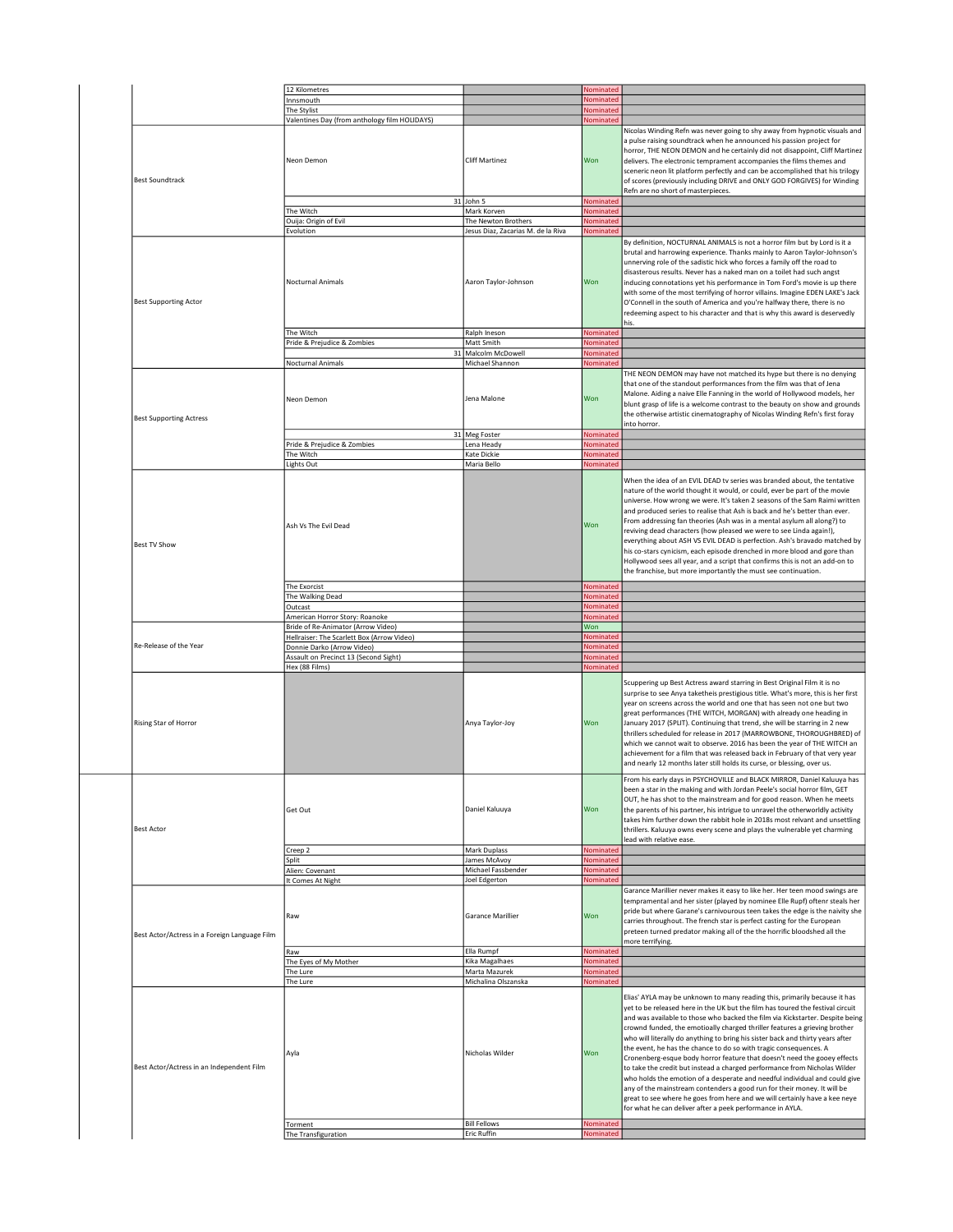|                                  | <b>She Rises</b>                               | Daisy McCrackin                         | Nominated              |                                                                                                                                                                                                                                                                                                                                                                                                                                                                                                                                                                                                                                                                                                                                                                                     |
|----------------------------------|------------------------------------------------|-----------------------------------------|------------------------|-------------------------------------------------------------------------------------------------------------------------------------------------------------------------------------------------------------------------------------------------------------------------------------------------------------------------------------------------------------------------------------------------------------------------------------------------------------------------------------------------------------------------------------------------------------------------------------------------------------------------------------------------------------------------------------------------------------------------------------------------------------------------------------|
| <b>Best Actress</b>              | Prevenge                                       | Alice Lowe                              | Won                    | Alice Lowe has been a heroine of horror and British cinema for years but no<br>film has proven her stature as much as PREVENGE. Taking on writing,<br>directing and starring in her very own horror film while pregnant may have<br>been a challenging task but the quality and sheer brilliance of PREVENGE<br>feels effortless. The tale of a pregnant woman seeking vengeance on those<br>who killed her husband is brutal yet funny and beautifully blends comedy<br>and horror in Lowe's special way, not least by taking centre stage and taking<br>her angst out on her co-stars with a sharp knife and even sharper wit.                                                                                                                                                    |
| <b>Best Actress</b>              | The Babysitter                                 | <b>Bella Thorne</b>                     | Won                    | THE BABYSITTER may have had two fantastic central performances (Judah<br>Lewis and Samara Weaving) that have been somwhat overshadowed this<br>year but Bella Thornes role as the cheerleader from hell never left our minds.<br>The comedy horror (with more effort on the comedy) was one of 2018s<br>surprise hits and its when compared to Thorne's other pandered role in<br>AMITYVILLE: THE AWAKENING where it shows a contrast of the good and the<br>bad. When she's given a script that works shes brilliantly cast as seen in THE<br>BABYSITTER but when it's as poor as the delayed and reshot AMITYVILLE<br>then the output is less memorable.                                                                                                                          |
| <b>Best Actress</b>              | Personal Shopper                               | Kristen Stewart                         | Nominated              |                                                                                                                                                                                                                                                                                                                                                                                                                                                                                                                                                                                                                                                                                                                                                                                     |
| <b>Best Actress</b>              | Gerald's Game                                  | Carla Gorgino                           | Nominated              |                                                                                                                                                                                                                                                                                                                                                                                                                                                                                                                                                                                                                                                                                                                                                                                     |
| <b>Best Actress</b>              | <b>Tragedy Girls</b>                           | Alexandra Shipp                         | Nominated              |                                                                                                                                                                                                                                                                                                                                                                                                                                                                                                                                                                                                                                                                                                                                                                                     |
| <b>Best Actress</b>              | <b>Tragedy Girls</b>                           | Brianna Hildebrand                      | Nominated              |                                                                                                                                                                                                                                                                                                                                                                                                                                                                                                                                                                                                                                                                                                                                                                                     |
|                                  | Split                                          | Anya Taylor Joy<br><b>Betty Buckley</b> | Won<br>Nominated       |                                                                                                                                                                                                                                                                                                                                                                                                                                                                                                                                                                                                                                                                                                                                                                                     |
| <b>Best Supporting Actress</b>   | Split<br>mother!                               | Michelle Pfeiffer                       | Nominated              |                                                                                                                                                                                                                                                                                                                                                                                                                                                                                                                                                                                                                                                                                                                                                                                     |
|                                  | It Comes At Night                              | Carmen Ejogo                            | Nominated              |                                                                                                                                                                                                                                                                                                                                                                                                                                                                                                                                                                                                                                                                                                                                                                                     |
|                                  | The Vault                                      | Samara Weaving                          | Nominated              |                                                                                                                                                                                                                                                                                                                                                                                                                                                                                                                                                                                                                                                                                                                                                                                     |
| <b>Best Adapted Film</b>         | The Ritual                                     |                                         | Won                    | This award could have easily been handed over to any of the great Stephen<br>King adaptations that came in 2017. Not only did IT steal the takings at<br>cinemas across the globe but the two Netflix aquisitions even did the<br>impossible and adapted (to mixed effect) the unfilmable book. But that's<br>enough of the King of horror, as this award righteously goes to adaptation of<br>Adam Nevill's THE RITUAL. Perfectly capturing the awkward british bromance<br>venture with supernatural woodland activity gave us one of the years best<br>movies and one made just cause as to why Britiain has the greatest writers<br>and film makers in the world. Hopefully this now means there is a passion<br>for NEvills works as we are dying to see APARTMENT 16 on film. |
|                                  |                                                |                                         | Nominated              |                                                                                                                                                                                                                                                                                                                                                                                                                                                                                                                                                                                                                                                                                                                                                                                     |
|                                  | 1922                                           |                                         | Nominated              |                                                                                                                                                                                                                                                                                                                                                                                                                                                                                                                                                                                                                                                                                                                                                                                     |
| <b>Best Director</b>             | Gerald's Game<br>Get Out                       | Jordan Peele                            | Nominated<br>Won       | American comedy icon and one half of double act Keye and Peele may not,<br>up until now, have ever been associated with horror but 2017 caterpaulted<br>him as the most high profile, in demand director the genre has seen. GET<br>OUT was a phenomenenon and genuinely surprised many movie goers who<br>were at best expecting a good horror film, not necessarily the mould<br>breaking treat we got. A huge applause for Peele, a man who had our<br>curiosity but now has our fullest attention.                                                                                                                                                                                                                                                                              |
|                                  | Prevenge                                       | Alice Lowe                              | Nominated              | Alice Lowe (Prevenge)                                                                                                                                                                                                                                                                                                                                                                                                                                                                                                                                                                                                                                                                                                                                                               |
|                                  | The Eyes of My Mother<br>A Cure For Wellness   | Nicolas Pesce<br>Gore Verbinski         | Nominated<br>Nominated | Nicolas Pesce (The Eyes of My Mother)                                                                                                                                                                                                                                                                                                                                                                                                                                                                                                                                                                                                                                                                                                                                               |
|                                  |                                                | Andy Muschietti                         | Nominated              | Gore Verbinski (A Cure For Wellness)<br>Andy Muschietti (It)                                                                                                                                                                                                                                                                                                                                                                                                                                                                                                                                                                                                                                                                                                                        |
| <b>Best Editing/Visual Style</b> | The Void                                       |                                         | Won                    | Playing on inspiration from Clive Barker and John Carpenter, there is no<br>denying the footprint that THE VOID has left. Not only was it content in<br>capturing the spirit of its idols, it did so in such a way that it still left feeling<br>utterly original and fresh. Astron 6 have taken what was good with the 80's<br>and pushed the boundaries of how nostalgic cinema can be portrayed in an<br>era where it has all been seen before. From soundtrack to story, the neon<br>lights and costume all knit together for the perfect homage and original<br>horror in one.                                                                                                                                                                                                 |
|                                  | mother!                                        |                                         | Nominated              |                                                                                                                                                                                                                                                                                                                                                                                                                                                                                                                                                                                                                                                                                                                                                                                     |
|                                  | February<br>A Cure From Wellness               |                                         | Nominated<br>Nominated |                                                                                                                                                                                                                                                                                                                                                                                                                                                                                                                                                                                                                                                                                                                                                                                     |
|                                  | The Love Witch                                 |                                         | Nominated              |                                                                                                                                                                                                                                                                                                                                                                                                                                                                                                                                                                                                                                                                                                                                                                                     |
| Best Foreign Language Film       | The Eyes of My Mother                          |                                         | Won                    | Not heard of THE EYES OF MY MOTHER? Then you're not alone. While the<br>film recieved a very limited release in early 2017, a physical release has been<br>all but abandoned and what a shame. Nicolas Pesce's noir psychological<br>horror is a beautiful as it is haunting and like a manaquin, is dressed with so<br>many layers of character, story, music and editing that stand this as one of<br>the most unsettling horror films of this generation. The Portugese language<br>film comes from a country relatively unassociated with horror but brings a<br>powerfully brutal and violent tongue to the genre.                                                                                                                                                             |
|                                  | The Lure                                       |                                         | Nominated              |                                                                                                                                                                                                                                                                                                                                                                                                                                                                                                                                                                                                                                                                                                                                                                                     |
|                                  | We Are The Flesh                               |                                         | Nominated<br>Nominated |                                                                                                                                                                                                                                                                                                                                                                                                                                                                                                                                                                                                                                                                                                                                                                                     |
| Best Independent Film<br>2017    | Raw<br>The Transfiguration<br><b>She Rises</b> |                                         | Won<br>Nominated       | THE TRANSFIGURATION is a diamond in the rough of indie vampire films.<br>What could easily share the same plotline to a TWILIGHT film is brilliantly<br>taken to the darker side of teen vampire romance. There is an innocence to<br>THE TRANSFIGURATION that makes the barbarity of the graphic violence feel<br>so much harsher to the characters at the centre of the terror. THE<br>TRANSFIGURATION is meloncholic but a true icon of vampire movie magic up<br>there with THE LOST BOYS and NEAR DARK.                                                                                                                                                                                                                                                                        |
|                                  | Torment                                        |                                         | Nominated              |                                                                                                                                                                                                                                                                                                                                                                                                                                                                                                                                                                                                                                                                                                                                                                                     |
|                                  | Ayla                                           |                                         | Nominated              |                                                                                                                                                                                                                                                                                                                                                                                                                                                                                                                                                                                                                                                                                                                                                                                     |
|                                  | The Belko Experiment                           |                                         | Won                    | Office Party                                                                                                                                                                                                                                                                                                                                                                                                                                                                                                                                                                                                                                                                                                                                                                        |
|                                  |                                                |                                         |                        |                                                                                                                                                                                                                                                                                                                                                                                                                                                                                                                                                                                                                                                                                                                                                                                     |
|                                  | <b>Tragedy Girls</b>                           |                                         | Nominated              | <b>Final Destination</b>                                                                                                                                                                                                                                                                                                                                                                                                                                                                                                                                                                                                                                                                                                                                                            |
| Best On-Screen Death             | Death Note                                     |                                         | Nominated              | Head space                                                                                                                                                                                                                                                                                                                                                                                                                                                                                                                                                                                                                                                                                                                                                                          |
|                                  | Jigsaw                                         |                                         | Nominated              | Georgie waves goodbye<br>Nominated Spinning wheels                                                                                                                                                                                                                                                                                                                                                                                                                                                                                                                                                                                                                                                                                                                                  |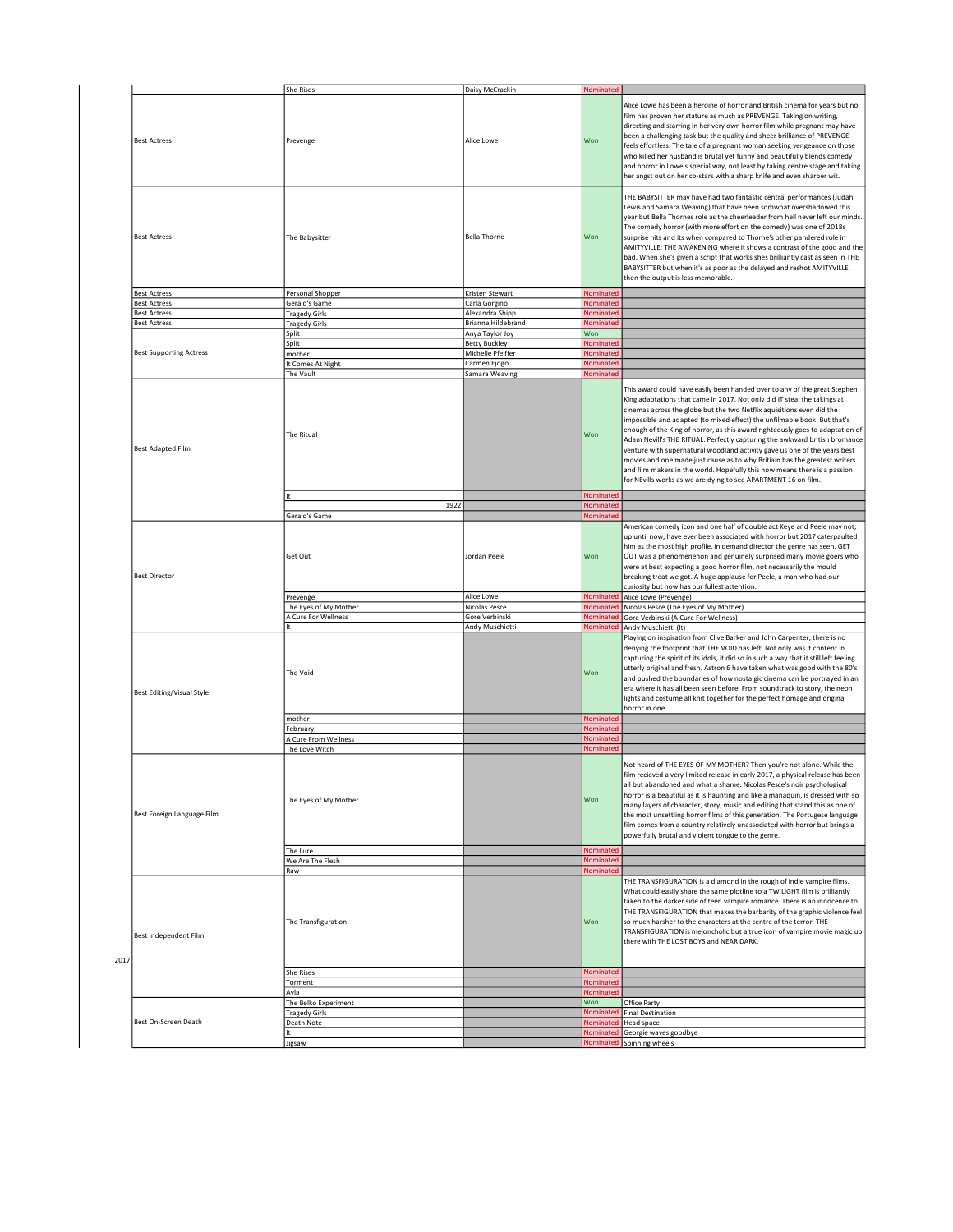| <b>Best Original Film</b>    | Get Out<br>The Blackcoats Daughter                             |                                        | Won<br>Nominated              | 2017 has been horrors most progressive yet and this is part due to Jordan<br>Peele's revolutionary tale. Not only is it a political statement but one that<br>grips from start to finish. Bolstered by Daniel Kayuula's central performance<br>in a film that defies expectation. GET OUT goes against all stereotype and<br>breaks the mould, while the other nominees could easily be crowned a<br>winner, it is only GET OUT that manages to blend horror with a political<br>message that is both relevant and unforgiving. To add that Peele's first film<br>has been the first horror film nominated for an Oscar since 1999's THE SIXTH<br>SENSE is proof of how powerful this film truly is.                                                                                                                                 |
|------------------------------|----------------------------------------------------------------|----------------------------------------|-------------------------------|--------------------------------------------------------------------------------------------------------------------------------------------------------------------------------------------------------------------------------------------------------------------------------------------------------------------------------------------------------------------------------------------------------------------------------------------------------------------------------------------------------------------------------------------------------------------------------------------------------------------------------------------------------------------------------------------------------------------------------------------------------------------------------------------------------------------------------------|
|                              | A Cure For Wellness                                            |                                        | Nominated                     |                                                                                                                                                                                                                                                                                                                                                                                                                                                                                                                                                                                                                                                                                                                                                                                                                                      |
|                              | The Void                                                       |                                        | Nominated                     |                                                                                                                                                                                                                                                                                                                                                                                                                                                                                                                                                                                                                                                                                                                                                                                                                                      |
|                              | Prevenge                                                       |                                        | Nominated                     |                                                                                                                                                                                                                                                                                                                                                                                                                                                                                                                                                                                                                                                                                                                                                                                                                                      |
|                              | The Vault                                                      |                                        | Nominated                     |                                                                                                                                                                                                                                                                                                                                                                                                                                                                                                                                                                                                                                                                                                                                                                                                                                      |
| <b>Best Screenplay</b>       | mother!                                                        | Darren Aronofsky                       | Won                           | mother! A film that defies genre, defies logic and genuinely defies narrative<br>convention. In its place is a film that destroys convention in favour of<br>portraying the holy book in a less than favourable but faithful adaptation,<br>like having THE EVIL DEAD played out in a ballet, the story remains the same<br>but it feels so wrong. Luckily there's not a tutu in sight but instead there is a<br>nightmarish blur of events that are bolstered by Aronofsky's story and<br>interpretation of scenes morphed into a cohesive tale. What could have<br>been a failure was instead praised (but still hated by many) to the heavens<br>by many a critic (us included) for its inventive and vague nature.                                                                                                               |
|                              | Get Out                                                        | Jordan Peele<br>Olivier Assayas        | Nominated<br>Nominated        |                                                                                                                                                                                                                                                                                                                                                                                                                                                                                                                                                                                                                                                                                                                                                                                                                                      |
|                              | Personal Shopper<br>A Cure For Wellness                        | Justin Hathe                           | Nominated                     |                                                                                                                                                                                                                                                                                                                                                                                                                                                                                                                                                                                                                                                                                                                                                                                                                                      |
|                              | February                                                       | Oz Perkins                             | Nominated                     |                                                                                                                                                                                                                                                                                                                                                                                                                                                                                                                                                                                                                                                                                                                                                                                                                                      |
| Best Sequel/Prequel/Remake   | It<br>Cult of Chucky                                           |                                        | Won<br>Nominated              | When news broke that a new adaptation of Stephen King's novel and<br>remake of the 1990's TV movie IT was being arriving nobody imagined the<br>success it would bring, then in the summer of 2017, the world stopped and it<br>couldn't get enough of clown pandemonium. A terrifying performance from<br>Bill Skarsgard was chilling but his role was vastly overshadowed by 6 unknwn<br>children who outclassed any grown actor in 2017. Bringing the story (or at<br>least just chapter one) to life in an effectively scary manner and much better<br>effects gave justice to the novel and really proved its merit as one of this<br>years best films.                                                                                                                                                                         |
|                              | Alien: Covenant                                                |                                        | Nominated                     |                                                                                                                                                                                                                                                                                                                                                                                                                                                                                                                                                                                                                                                                                                                                                                                                                                      |
|                              | Undeworld: Blood Wars                                          |                                        | Nominated                     |                                                                                                                                                                                                                                                                                                                                                                                                                                                                                                                                                                                                                                                                                                                                                                                                                                      |
|                              | ligsaw                                                         |                                        | Nominated                     |                                                                                                                                                                                                                                                                                                                                                                                                                                                                                                                                                                                                                                                                                                                                                                                                                                      |
| <b>Best Soundtrack</b>       | February                                                       | <b>Elvis Perkins</b>                   | Won                           | Elvis Perkins' (brother to director Oz) pitch perfect score to THE<br>BLACKCOAT'S DAUGHTER is unrivalled. The beautiful melancholy is the<br>greatest accompaniement to a sombre film and should be recognised as one<br>of the best soundtracks to come out of 2017. Oz' film of mystery and reveals<br>is intertwined with chords and strings to be both embracing and haunting.<br>While the film is a great example of brilliant storytelling, the soundtrack adds<br>an almost other worldly essence to the supernatural events that haunt stars<br>Emma Roberts and Kiernen Shipka.                                                                                                                                                                                                                                            |
|                              | The Void                                                       | Blitz//Berlin, Murray, Menalon, Vos    | Nominated                     |                                                                                                                                                                                                                                                                                                                                                                                                                                                                                                                                                                                                                                                                                                                                                                                                                                      |
|                              | Get Out                                                        | Michael Abels                          | <b>Nominated</b>              |                                                                                                                                                                                                                                                                                                                                                                                                                                                                                                                                                                                                                                                                                                                                                                                                                                      |
|                              | Prevenge                                                       | Toydrum<br><b>Brian McOmber</b>        | Nominated                     |                                                                                                                                                                                                                                                                                                                                                                                                                                                                                                                                                                                                                                                                                                                                                                                                                                      |
| <b>Best Supporting Actor</b> | It Comes At Night<br>A Cure For Wellness<br>Gerald's Game      | Jason Isaacs<br><b>Bruce Greenwood</b> | Nominated<br>Won<br>Nominated | Hello to Jason Isaacs A nomination and worthy win for his Phantom of the<br>Opera-esque performance in Gore Verbrinski's very own classic horror.<br>Sharing more in tone to the Univeral classics, A CURE FOR WELLNESS was<br>tagged along by beautiful cinematography and stella performances, not least<br>from Jason Isaacs himself. His mysterious actions as the owner of a wellness<br>sanitarium was intriguing and well paced for a shock reveal that very little<br>people ever thought.                                                                                                                                                                                                                                                                                                                                   |
|                              | Get Out                                                        | <b>Bradley Whitford</b>                | Nominated                     |                                                                                                                                                                                                                                                                                                                                                                                                                                                                                                                                                                                                                                                                                                                                                                                                                                      |
|                              | The Belko Experiment                                           | John C McGinley                        | Nominated                     |                                                                                                                                                                                                                                                                                                                                                                                                                                                                                                                                                                                                                                                                                                                                                                                                                                      |
|                              | Jigsaw                                                         | <b>Tobin Bell</b>                      | Nominated                     |                                                                                                                                                                                                                                                                                                                                                                                                                                                                                                                                                                                                                                                                                                                                                                                                                                      |
| <b>Best TV Show</b>          | <b>Blood Drive</b><br>The Exorcist                             |                                        | Won<br>Nominated              | A year that proved follow on sequels to successful movies can actually be a<br>success, it's hard to pick a true winner as both AVED and THE EXORCIST<br>season 2 were both benchmark setting. Add to that an intriguing adaptation<br>to Neil Gaiman's masterpiece AMERICAN GODS and 2017 proves that the<br>cinema isn't the only place people can get good horror. However, there has<br>to be a winner and it has to be BLOOD DRIVE which took a simple premise,<br>take 13 individual traits of the sci-fi and horror genres, put them adrift a<br>narrative of blood hungry cars and a maniacal enterprise and you get the<br>masterpiece of horror television. The amount of gallons of blood this film<br>donated to TV screens out stripped everything the film industry had to offer<br>and still had plenty more to give. |
|                              | Ash Vs Evil Dead                                               |                                        | Nominated                     |                                                                                                                                                                                                                                                                                                                                                                                                                                                                                                                                                                                                                                                                                                                                                                                                                                      |
|                              | Dark                                                           |                                        | Nominated                     |                                                                                                                                                                                                                                                                                                                                                                                                                                                                                                                                                                                                                                                                                                                                                                                                                                      |
|                              | American Gods                                                  |                                        | Nominated                     |                                                                                                                                                                                                                                                                                                                                                                                                                                                                                                                                                                                                                                                                                                                                                                                                                                      |
| Re-Release of the Year       | The Thing (Arrow Video)<br>House: The Collection (Arrow Video) |                                        | Won<br>Nominated              | If 2017 gave us one thing it was horror and top class it was too. Despite the<br>large volume of high quality originals and subliminal reimaginings came a gift<br>that now true horror fan could ignore. The 4k restoration accompanied by a<br>beautiful package is testament to Arrows love for film. Never has MacReady<br>looked so good and having the chance to watch John Carpenter's classic in<br>crisp HD proved how much THE THING stands the test of time as one of the<br>greatest horror films of all time.                                                                                                                                                                                                                                                                                                           |
|                              | Waxwork (Lionsgate)                                            |                                        | Nominated                     |                                                                                                                                                                                                                                                                                                                                                                                                                                                                                                                                                                                                                                                                                                                                                                                                                                      |
|                              | Susperia (Cult Films)                                          |                                        | Nominated                     |                                                                                                                                                                                                                                                                                                                                                                                                                                                                                                                                                                                                                                                                                                                                                                                                                                      |
| Rising Star of Horror        | Predator (Fox)                                                 | Brianna Hildebrand                     | Nominated<br>Won              | Brianna Hildebrand will be known to many as the foulmouthed X-Man<br>Negasonic Teenage Warhead but to horror fans there are two much more<br>powerful performances that made her a household name in 2017. As one of<br>the central performances in THE EXORCIST season 2 she played vulnerable to<br>the demonic surroundings and was the centrepiece to much of the drama<br>throughout. In TRAGEDY GIRLS she's the mean girl with a mean streak<br>hellbent on being the perfect serial killer with partner Alexandra Shipp. Both<br>show a dynamic difference in pace and style yet both perfected by such a<br>young star. She may be about to don the mutant role once more for<br>DEADPOOL 2 coming in 2018 but we sure hope she doesn't abandon the<br>horror genre as Brianna is a star that is yet to shine brighter.      |